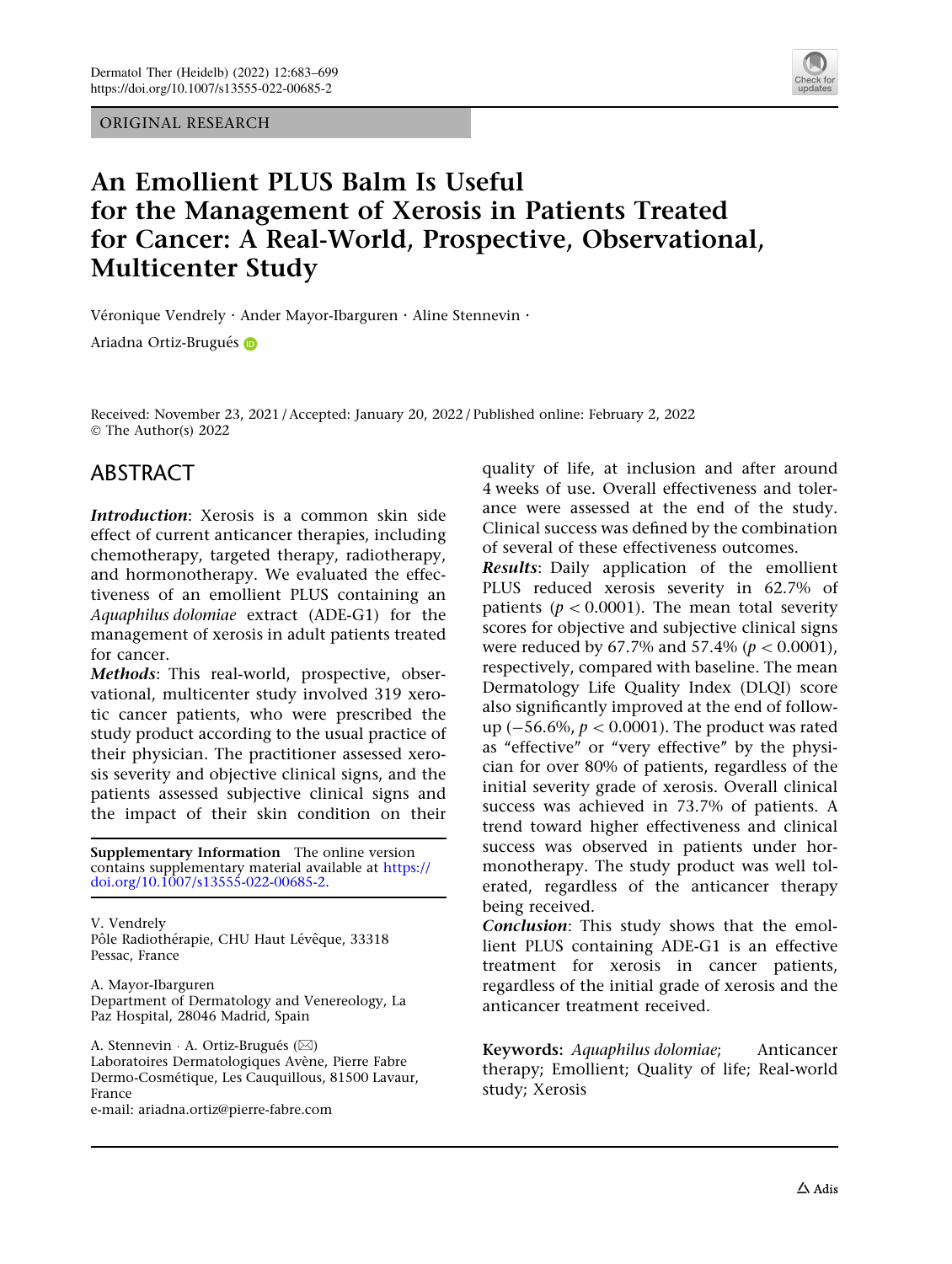## Key Summary Points

#### Why carry out this study?

Xerosis is a skin condition commonly triggered by anticancer treatments and is associated with significant psychosocial morbidity and quality of life impairment.

An emollient PLUS containing an extract of Aquaphilus dolomiae has previously been shown to be efficacious at reducing the severity of xerosis in children with atopic dermatitis and in a population of all ages with a range of dermatologic and systemic diseases.

This real-world study aimed to investigate the effectiveness of this emollient on xerosis severity in adult patients treated for cancer.

### What was learned from the study?

This emollient was effective at reducing the severity of xerosis and other clinical symptoms, and at lessening the impact of skin manifestations on patient quality of life, regardless of the anticancer therapy received by the patient.

The product can be useful in the supportive care of patients treated for cancer who develop xerosis, regardless of the anticancer treatment they have received.

## INTRODUCTION

Dermatologic adverse events (AEs) are common among patients being treated for cancer. Current anticancer therapies, including chemotherapy, radiotherapy, targeted therapy, hormonotherapy, and immunotherapy, can all induce a wide variety of dermatologic toxicities affecting the skin, oral mucosa, hair, and nails [\[1\]](#page-14-0). In particular, anticancer therapy-related cutaneous AEs are linked to skin barrier dysfunction, which generally arises from altered proliferation and differentiation of keratinocytes but can also occur as a result of disturbances to the sebaceous glands and/or cutaneous immune system [[1–5](#page-14-0)]. Xerosis, which is characterized by dry, rough, cracked, and fissured skin, is among the most frequent skin reactions induced by anticancer treatments [\[6–10\]](#page-14-0). This skin condition is associated with significant psychosocial morbidity and impaired quality of life (QoL) due to symptoms (itching, sleep disturbance, etc.) and esthetic issues [\[11–13](#page-14-0)]. Moreover, onset of this dermatologic AE often causes dose reductions, administration delays, or even interruption of the prescribed anticancer treatment, which can consequently affect patient survival and further impair QoL [[3](#page-14-0), [14](#page-14-0)]. Early and effective management of xerosis is therefore an important component of cancer care, with the aim of preventing the exacerbation of symptoms and minimizing the impact of this cutaneous condition on patient QoL and treatment outcomes.

Moisturizers containing both rehydrating and lipid-replenishing components play a major role in the management of xerosis by improving skin hydration and restoring its barrier function [\[3,](#page-14-0) [15](#page-14-0), [16](#page-14-0)]. European experts in dermatology and oncology recommend the use of dermocosmetic and cosmetic products to improve the management of cutaneous AEs and enhance QoL in cancer patients [\[2\]](#page-14-0). Therefore, the aim of this study was to evaluate the effectiveness and safety of an emollient balm containing an extract of Aquaphilus dolomiae (ADE-G1) for the management of xerosis in patients treated for cancer. This emollient was defined as an emollient PLUS in the 2018 consensus-based European guidelines for the treatment of atopic eczema in adults and children [[17](#page-15-0)]. The ADE-G1 component is a purified biomanufactured extract obtained from A. dolomiae isolated from the deep aquifer of Avène thermal spring water in the Cévennes mountains (France)  $[18, 19]$  $[18, 19]$  $[18, 19]$  $[18, 19]$  $[18, 19]$ . This emollient PLUS has previously been shown to be effective at reducing the severity of xerosis and pruritus in a randomized controlled study in children with atopic dermatitis [[20](#page-15-0)] and in a real-world setting in a wider population with a range of dermatologic and systemic diseases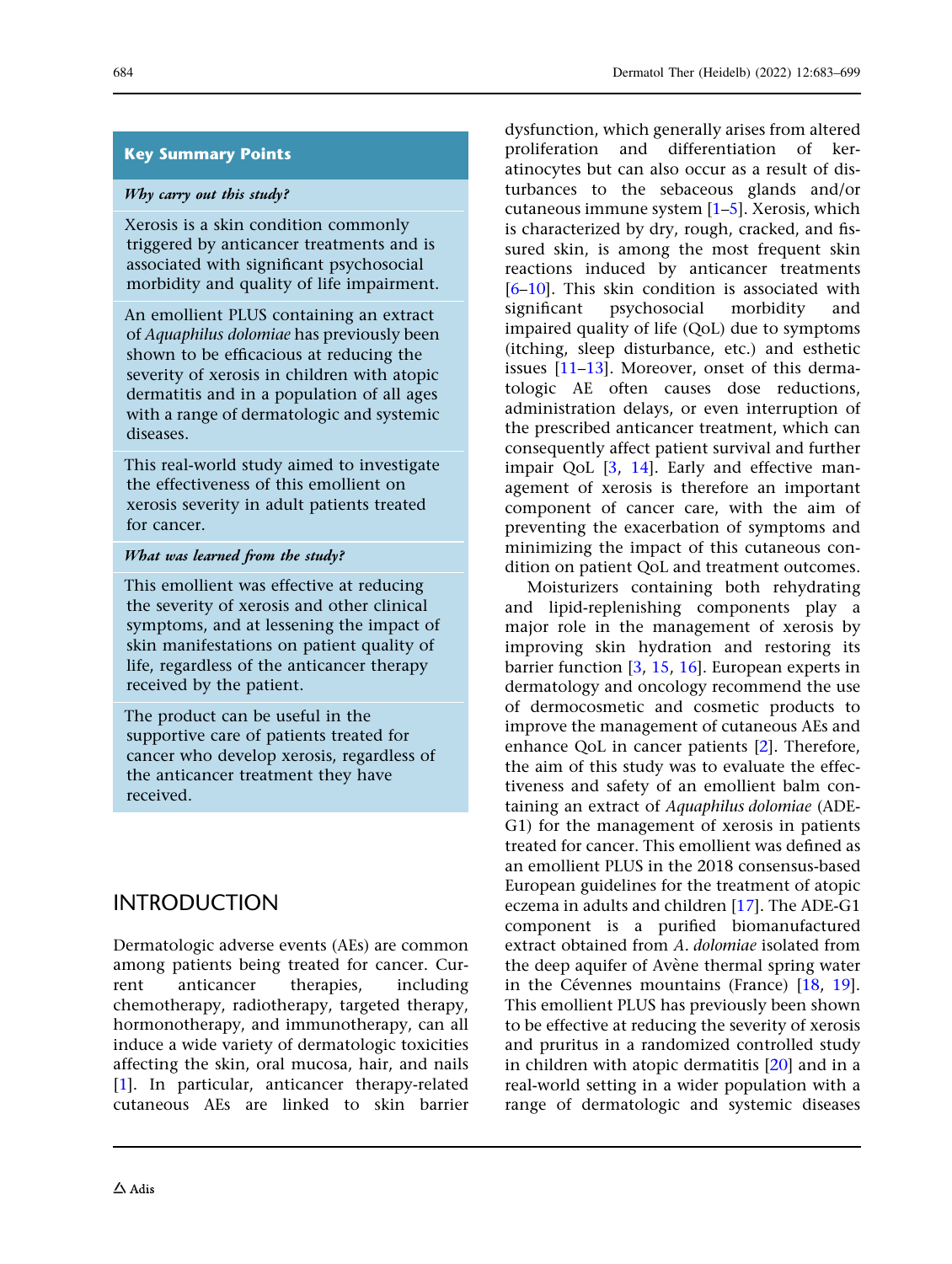[\[21](#page-15-0)]. However, the effectiveness of this product has not yet been assessed in patients developing xerosis as a result of anticancer therapy.

In this context, we investigated the realworld effectiveness of the emollient PLUS containing ADE-G1 in a population of adult patients with xerosis due to anticancer treatment. The study included evaluations of the effect of the study product on the severity of xerosis and other clinical symptoms, and on the impact of skin manifestations on patient QoL, as well as assessments of safety and tolerance.

## **METHODS**

### Study Design

This real-world, prospective, observational, single-arm study was carried out by physicians practicing in oncology centers across three European Union (EU) countries (Spain, France, and Belgium) between September 2017 and July 2020. The study involved two patient visits: an inclusion visit and a follow-up visit after about  $4 \pm 2$  weeks of product use. These visits were part of the systematic follow-up of the patient by the physician usually responsible for their management. No constraints were associated with this study and no additional invasive or specific examinations were carried out.

### Ethics

As this was an observational, real-life, phase IV study, it was conducted in a naturalistic setting where the choice of therapy was consistent with approved prescribing information and in line with the usual everyday practice of the physician. The product was prescribed by the practitioners themselves, as per their routine practice. The protocol of this noninterventional study evaluating cosmetic products did not require approval by a local ethics committee or an institutional review board according to Regulation (EU) No 536/2014 of the European Parliament and of the Council of 16 April 2014 [\(https://ec.europa.eu/health/sites/default/files/](https://ec.europa.eu/health/sites/default/files/files/eudralex/vol-1/reg_2014_536/reg_2014_536_en.pdf) [files/eudralex/vol-1/reg\\_2014\\_536/reg\\_2014\\_](https://ec.europa.eu/health/sites/default/files/files/eudralex/vol-1/reg_2014_536/reg_2014_536_en.pdf)

536 en.pdf). This clinical study also adhered to Regulation (EC) No 1223/2009 of the European Parliament and of the Council of 30 November 2009 on cosmetic products ([https://eur-lex.](https://eur-lex.europa.eu/legal-content/EN/TXT/?uri=CELEX:02009R1223-20190813) [europa.eu/legal-content/EN/TXT/?uri=CELEX:](https://eur-lex.europa.eu/legal-content/EN/TXT/?uri=CELEX:02009R1223-20190813) [02009R1223-20190813\)](https://eur-lex.europa.eu/legal-content/EN/TXT/?uri=CELEX:02009R1223-20190813) and complied with the ethical principles of the Declaration of Helsinki (1964, [https://www.wma.net/policies](https://www.wma.net/policies-post/wma-declaration-of-helsinki-ethical-principles-for-medical-research-involving-human-subjects/)[post/wma-declaration-of-helsinki-ethical-principles](https://www.wma.net/policies-post/wma-declaration-of-helsinki-ethical-principles-for-medical-research-involving-human-subjects/)[for-medical-research-involving-human-subjects/](https://www.wma.net/policies-post/wma-declaration-of-helsinki-ethical-principles-for-medical-research-involving-human-subjects/)) and good clinical practice guidelines (CPMP/ ICH/135/95, [https://www.ema.europa.eu/en/](https://www.ema.europa.eu/en/documents/scientific-guideline/ich-e-6-r2-guideline-good-clinical-practice-step-5_en.pdf) [documents/scientific-guideline/ich-e-6-r2-guide](https://www.ema.europa.eu/en/documents/scientific-guideline/ich-e-6-r2-guideline-good-clinical-practice-step-5_en.pdf) [line-good-clinical-practice-step-5\\_en.pdf](https://www.ema.europa.eu/en/documents/scientific-guideline/ich-e-6-r2-guideline-good-clinical-practice-step-5_en.pdf)).

Each patient received an information leaflet translated into their native language and including a description of their rights with regard to the processing of their personal data, in accordance with the Regulation (EU) No 2016/679 of the European Parliament and of the Council of 27 April 2016 on the protection of natural persons. All patients provided signed consent before being enrolled in the study.

### Participants

Physicians were invited by the sponsor to participate in the study, and those agreeing to participate were asked to recruit at least five patients: adults with xerosis of any severity grade induced by one or several anticancer treatments. All patients enrolled in the study required prescription of an emollient to relieve their symptoms and had been prescribed a cleansing oil (XeraCalm A.D, Eau Thermale Avène, France) along with the study product: an emollient in the form of a balm (XeraCalm A.D, Eau Thermale Avène, France), containing ADE-G1 (I-modulia) as the active nonmedicated substance and Cer-Omega, a complex of omega 6 fatty acids, ceramides, and sterols.

Noninclusion criteria were the presence of xerotic lesions prior to the anticancer treatment, intolerance to any of the components of the test product and participation in interventional clinical studies within 1 month of enrollment in the current study. Pregnant or lactating women were not eligible for prescription of the study product.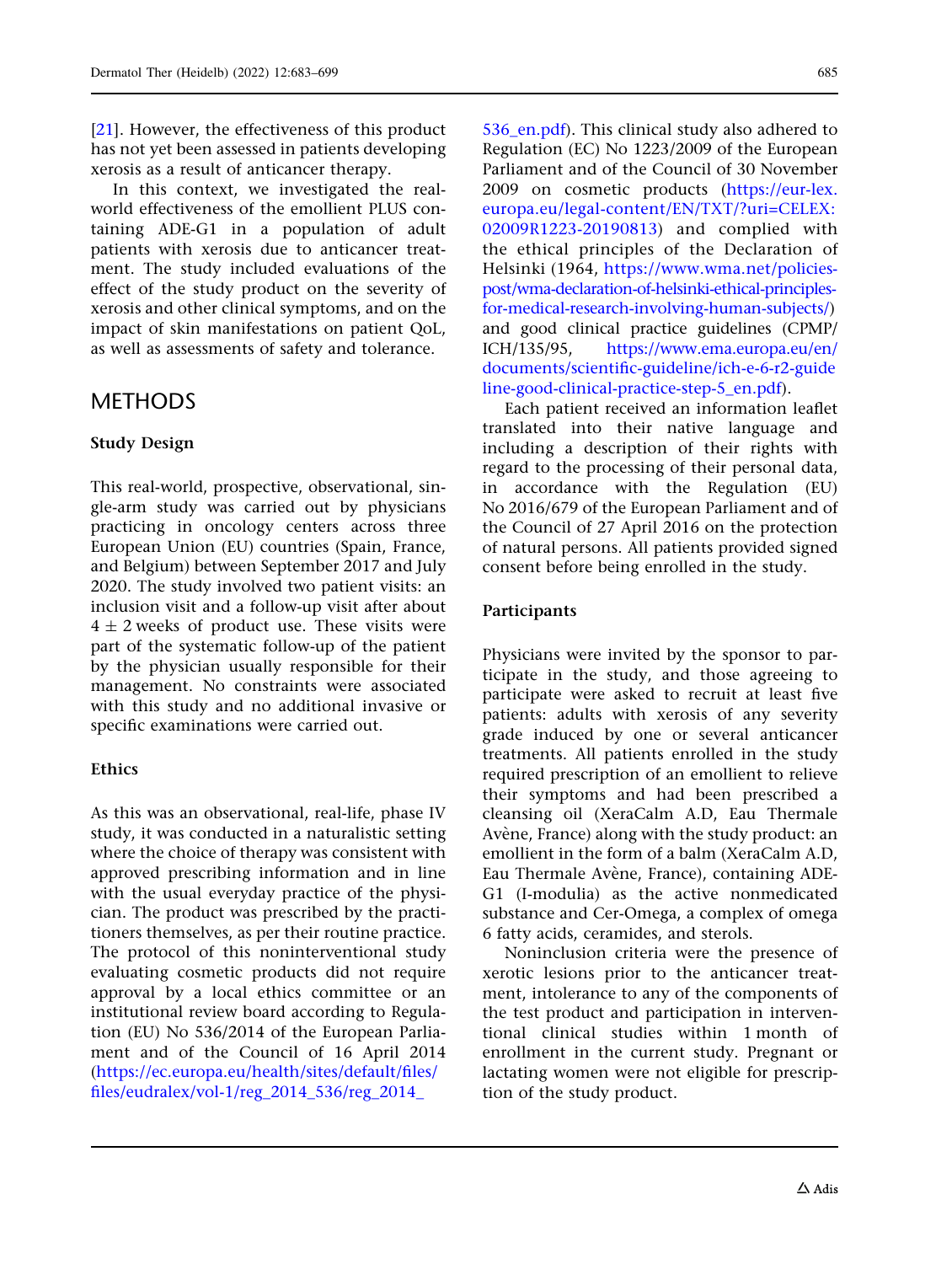### Study Procedure

At inclusion, physicians collected patient demographic and clinical data, including the type of anticancer treatment, the localization of xerosis, and details of any concomitant topical or systemic treatments. They then prescribed the study product according to their usual practice in case of xerosis, without any specific instructions or recommendations from the sponsor, with only patients fulfilling all other study criteria being eligible for the study. The physician recorded the prescribed treatment duration and the instructions given to the patient on how to apply the product, i.e., once daily, twice daily, or thrice daily or more, after the skin had been cleansed with the cleansing oil provided and dried. Participants were free to use any of their other usual toiletries during the study period. The physician assessed the severity of xerosis and objective clinical symptoms at the inclusion and follow-up visits, and evaluated the global effectiveness and tolerance of the product at the follow-up visit. Any changes in the anticancer treatments during the study period were also recorded. Patients assessed the severity of subjective clinical symptoms and the impact of skin symptoms on their QoL at the inclusion and follow-up visits. At the follow-up visit, patients were also asked to assess the global effectiveness and ease of use of the product, and to provide details of any improvements in their symptoms.

### **Outcomes**

The primary outcome was evaluation of the effectiveness of the study product on reducing xerosis severity in patients treated for cancer after around 4 weeks of use in a real-life setting. Secondary outcomes were the effectiveness of the emollient PLUS on reducing the severity of clinical symptoms and on lessening the impact of the skin manifestations on patient QoL, and also included the global effectiveness of the product assessed by the physician and the patient. Tolerance was assessed at the end of the study period. The effect of the anticancer

treatment received on clinical success and tolerance was also evaluated.

### Assessment Methods

Xerosis severity grade was assessed by the physician using the National Cancer Institute's Common Terminology Criteria for Adverse Events (NCI CTCAE, version 4.0) scale for dry skin. The scale comprises three grades ranging from grade 1 (mild) to grade 3 (severe). The physician also assessed the severity of objective clinical symptoms, i.e., xerosis, erythema, and desquamation, using a four-point scale from 0 (no signs) to 3 (severe), and the global effectiveness of the product using a four-point scale from 1 (very effective) to 4 (not effective).

Severity levels of subjective symptoms, i.e., sleep disturbance, pruritus, tightness of the skin, and pain, were assessed by the patients using visual analog scales (VAS), ranging from 0 (absence),  $> 0$  to  $< 4$  (mild),  $\geq 4$  to  $< 7$  (moderate),  $\geq 7$  to  $\lt 9$  (severe), to  $\geq 9$  (very severe) [\[22\]](#page-15-0), derived from the SCORing Atopic Dermatitis (SCORAD) index [[23](#page-15-0)]. In addition, patients filled in a questionnaire at the followup visit asking them to report the number of days on which they had applied the product during the study period, the global effectiveness of the product, the symptoms that had improved and the time to onset of these improvements. They also reported any acceptability issues they encountered when using the product.

The impact of skin manifestations on patient QoL was evaluated using the Dermatology Life Quality Index (DLQI) patient questionnaire for adults [[24](#page-15-0)]. DLQI index scores were interpreted as described by Hongbo et al. [[25](#page-15-0)], with a total score ranging from 0 to 30 and a higher score meaning a greater impairment of QoL.

Tolerance was ranked by the physician using a scale from 1 (very good) to 4 (very poor) based on the criteria defined previously by Deleuran et al. [[21](#page-15-0)]. Details of any AEs occurring during the course of the study were also recorded.

Finally, overall clinical success was defined according to the combination of the following criteria:  $\geq 10\%$  improvement in the total score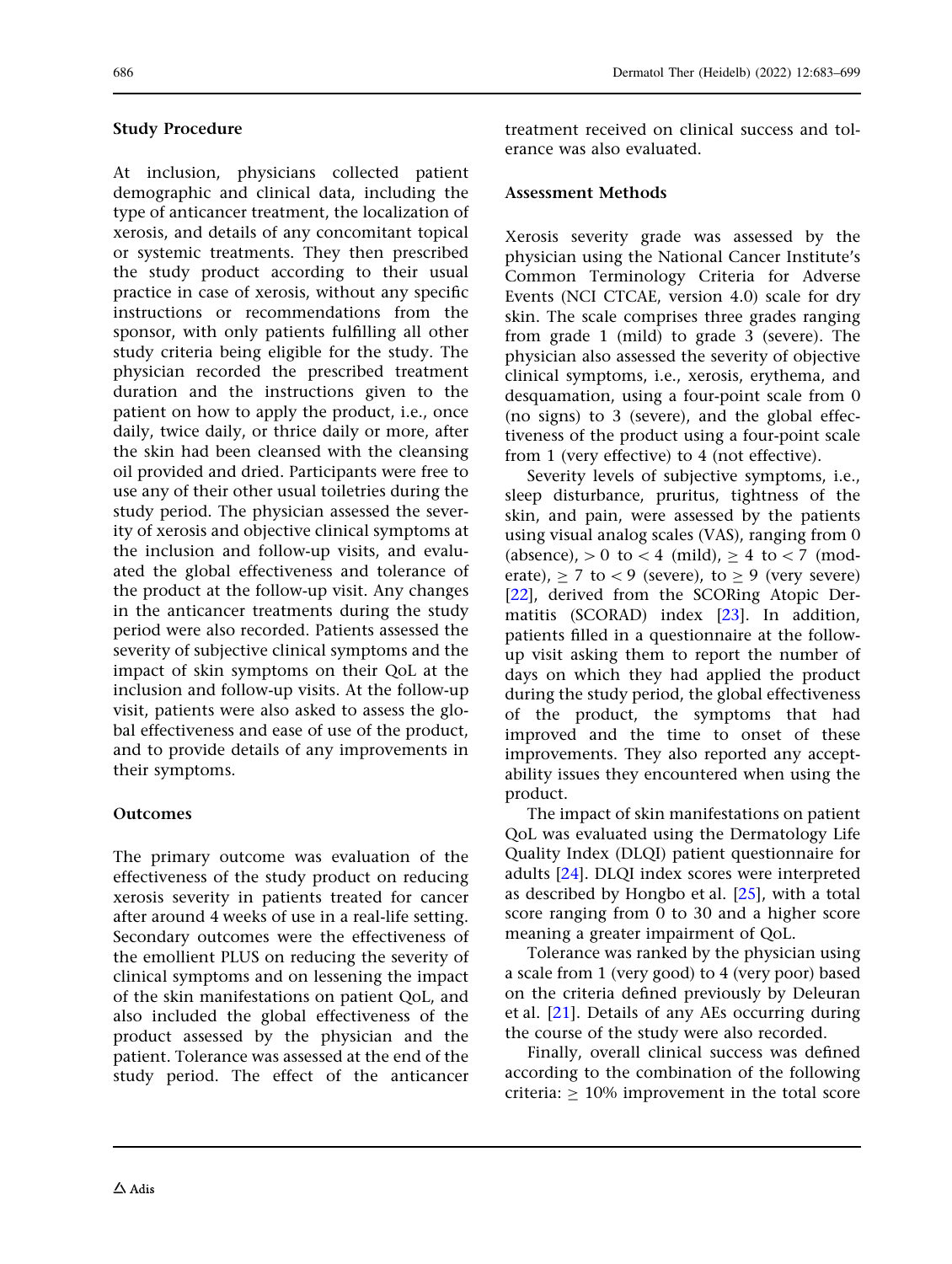for objective clinical signs;  $\geq 10\%$  improvement in the total score for subjective clinical signs;  $> 20\%$  improvement in the DLQI score; and global effectiveness assessed by the physician or by the patient as "very effective" or "effective,'' or tolerance assessed by the physician as ''very good'' or ''good.''

#### Statistical Analyses

Descriptive data are expressed as the number and percentage, mean and standard deviation (SD), or median and range for each variable as appropriate.

Changes from baseline of xerosis severity grade were analyzed using the Stuart–Maxwell test. Paired data were analyzed using either the parametric  $t$  test or the nonparametric Wilcoxon test. Between-group analyses were performed using the Chi-square test or Fisher's exact test (when theoretical numbers were  $\lt 5$ ) for comparisons of frequencies, or using the Kruskal–Wallis test for comparisons of means. A p-value of less than 0.05 was considered as statistically significant. The same statistical methods were used to perform analyses on patient data grouped according to the anticancer treatment received. All statistical analyses were carried out using SAS, version 9.4.

## RESULTS

#### Participants

Participant flow through the study is illustrated in Fig. 1. A total of 41 physicians included 319 cancer patients with xerosis across three EU countries: 188 (58.9%) from Spain, 88 (27.6%) from France, and 43 (13.5%) from Belgium. All patients attended both study visits and were included in the pooled analysis. The mean duration of follow-up was  $32.9 \pm 31.7$  days.

Patient demographics and clinical characteristics at baseline are listed in Table [1](#page-5-0). Around half of the patients (50.5%) had grade 2 xerosis. Most patients (75.3%) were not prescribed any treatment other than the emollient PLUS for their xerosis at inclusion. The mean duration of



Fig. 1 Participant flow through the study

prescription of the product was  $30.2 \pm 11.6$  days (Table [1\)](#page-5-0). The severity of the dermatologic symptoms and their impact on patient QoL as assessed at inclusion are summarized in Table [2](#page-6-0). DLQI average score was of  $2.7 \pm 3.7$ , indicating a small effect of xerosis on patient QoL.

### Effect of the Study Product on Xerosis Severity

The regular use of the emollient PLUS balm led to a reduction in xerosis severity, with a significant decrease in the proportion of patients with grade 2 or grade 3 xerosis between baseline and follow-up  $(p < 0.0001,$  Stuart–Maxwell test; Fig. [2\)](#page-7-0) and 62.7% (183/292) of the patients being classed as having a lower grade of xerosis at follow-up compared with at baseline (Table S1 Supplementary Material).

#### Secondary Effectiveness Outcomes

Following the use of the study product, significant decreases in severity scores for objective and subjective clinical signs related to xerosis were observed in the whole population: the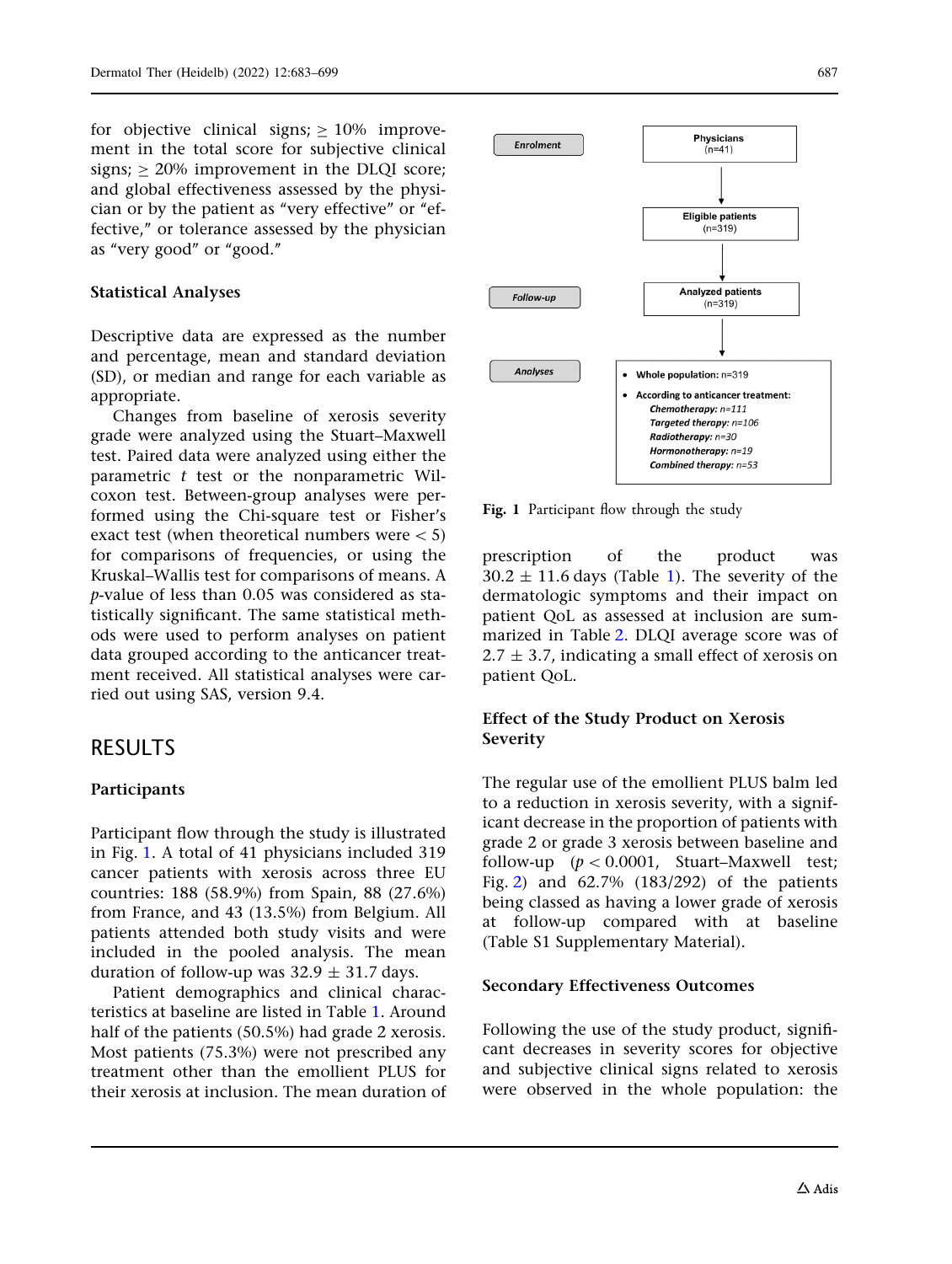| teristics of the study population at baseline   |                        |  |
|-------------------------------------------------|------------------------|--|
| Demographics                                    | $N = 319$              |  |
| Gender, n (%)                                   | $n = 319$              |  |
| Female                                          | 189 (59.2)             |  |
| Males                                           | 130 (40.8)             |  |
| Age, years                                      | $n = 318$              |  |
| Mean (SD)                                       | 63.1 (13.4)            |  |
| Median (min-max)                                | $64.0$ $(28.0 - 92.0)$ |  |
| <b>Clinical characteristics</b>                 | $N = 319$              |  |
| Anticancer treatment, n (%)                     | $n = 319$              |  |
| Chemotherapy                                    | 111 (34.8)             |  |
| Targeted therapy                                | 106 (33.2)             |  |
| Radiotherapy                                    | 30 (9.4)               |  |
| Hormonotherapy                                  | 19(6.0)                |  |
| Combined therapy <sup>a</sup>                   | 53 (16.6)              |  |
| Localization of xerosis <sup>b</sup> , n (%)    | $n = 319$              |  |
| Lower limbs                                     | 191 (59.9)             |  |
| Upper limbs                                     | 173 (54.2)             |  |
| Trunk                                           | 159 (49.8)             |  |
| Neckline                                        | 127 (39.8)             |  |
| Hands                                           | 113 (35.4)             |  |
| Face/ears                                       | 94 (29.5)              |  |
| Feet                                            | 90(28.2)               |  |
| Neck                                            | 71(22.3)               |  |
| Scalp                                           | 42(13.2)               |  |
| Genitals                                        | 28(8.8)                |  |
| Xerosis severity grade <sup>c</sup> , n (%)     | $n = 301$              |  |
| Grade 1                                         | 93 (30.9)              |  |
| Grade 2                                         | 152 (50.5)             |  |
| Grade 3                                         | 56 (18.6)              |  |
| Prescriptions                                   | $N = 319$              |  |
| Study product frequency of application, $n$ (%) | $n = 317$              |  |
| Once daily                                      | 126 (39.8)             |  |
| Twice daily                                     | 149 (47.0)             |  |
| Thrice daily or more                            | 42 (13.2)              |  |
| Study product duration of prescription, days    | $n = 313$              |  |

<span id="page-5-0"></span>Table 1 Demographic, clinical, and prescription charac-

Table 1 continued

| Prescriptions                                               | $N = 319$  |
|-------------------------------------------------------------|------------|
| Mean $(SD)$                                                 | 30.2(11.6) |
| Other topical or systemic treatments <sup>d</sup> , $n$ (%) | $n = 312$  |
| Yes                                                         | 77(24.7)   |
| No                                                          | 235(75.3)  |
|                                                             |            |

Abbreviations:  $N$  number of patients in the whole study population,  $n$  number of patients for whom data were collected,  $SD$ standard deviation. <sup>a</sup>Combined therapy comprised 31 patients with chemotherapy and targeted therapy; 7 patients with chemotherapy and radiotherapy; 5 patients with hormonotherapy and targeted therapy; 4 patients with chemotherapy and hormonotherapy; 3 patients with hormonotherapy and radiotherapy; 2 patients with chemotherapy, hormonotherapy, and radiotherapy; and 1 patient with chemotherapy, hormonotherapy, and targeted therapy. <sup>b</sup>Patients may have had xerosis on multiple parts of the body. 'National Cancer Institute's Common Terminology Criteria for Adverse Events (NCI CTCAE, version 4.0) scale for dry skin comprising three grades: grade  $1 =$  covering  $\lt 10\%$  of the body surface area (BSA) and no associated erythema or pruritus; grade 2 = covering 10–30% of BSA and associated erythema or pruritus, limiting instrumental activities of daily living (ADL); grade  $3 =$  covering  $> 30\%$  BSA and associated with pruritus, limiting self-care ADL. <sup>d</sup>Patients may have had more than one concomitant treatment

mean total score decreased by  $67.7\%$  (-2.6) for objective clinical signs and by  $57.4\%$  (-7.6) for subjective clinical signs  $(p < 0.0001$  for between-visit changes in mean total scores and individual symptom scores,  $t$  test; Fig. [3](#page-7-0) and Table S2 in the Supplementary Material). Moreover, the mean total DLQI score showed a significant decrease of  $56.6\%$  (-1.5) over the study period ( $p < 0.0001$ , Wilcoxon test; Fig. [3](#page-7-0) and Table S2).

The overall effectiveness of the product was rated by the physicians as "effective" or "very effective'' for 88.0% (278/316) of the patients (Fig. [4](#page-8-0)a and Table S1), with similar results being obtained regardless of the initial grade of xerosis severity (90.3% for patients with grade 1, 88.7% for those with grade 2, and 81.8% for those with grade 3;  $p > 0.05$ , Chi-square test). Following self-evaluation, most patients (87.3%, 274/314) rated the product as "effective" or "very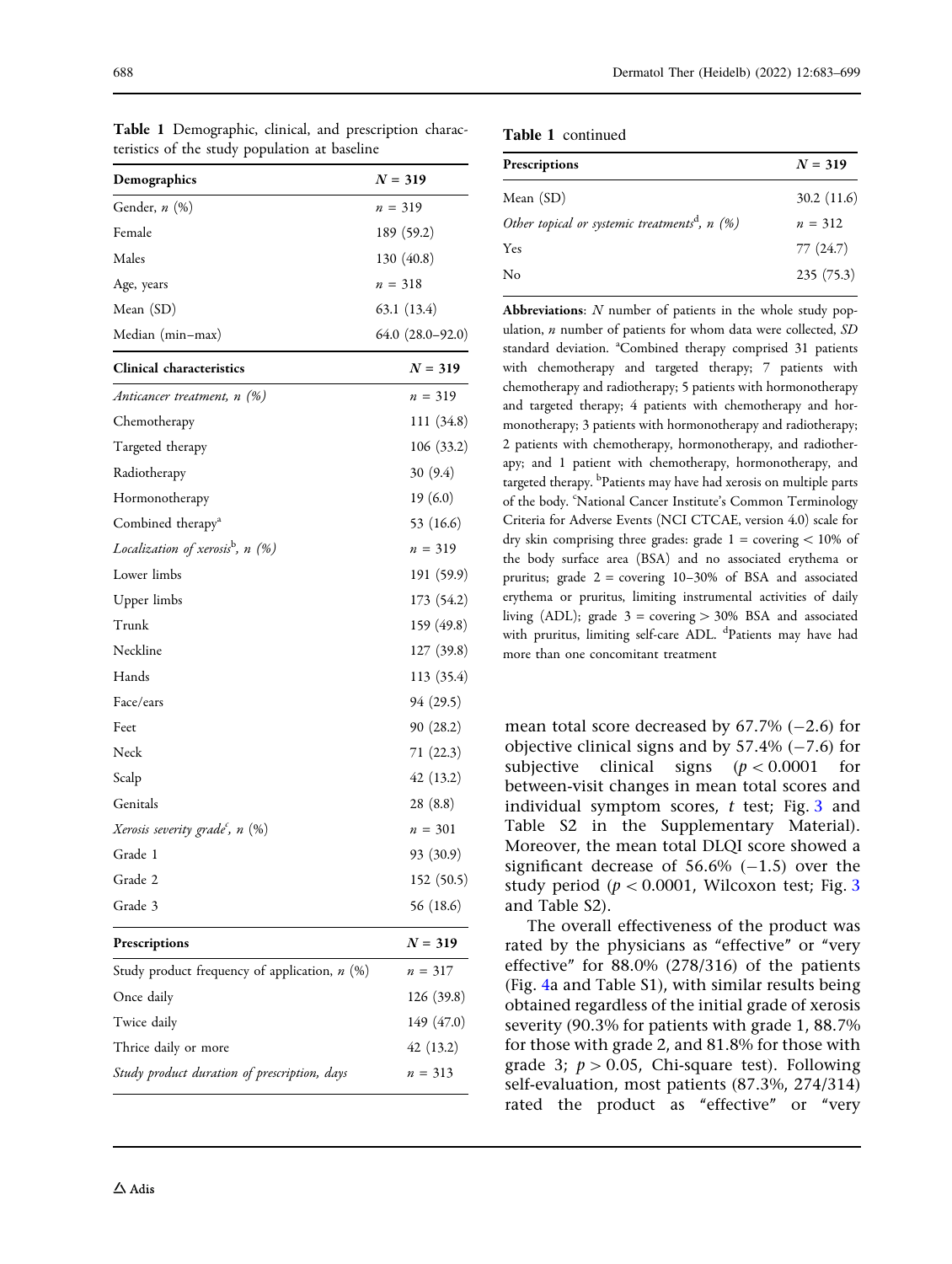| Objective clinical symptoms                | $N = 319$ |  |
|--------------------------------------------|-----------|--|
| Severity score <sup>a</sup> , mean (SD)    |           |  |
| Xerosis ( $n = 314$ )                      | 1.7(0.8)  |  |
| Desquamation ( $n = 313$ )                 | 1.3(0.9)  |  |
| Erythema ( $n = 313$ )                     | 1.0(1.0)  |  |
| Total score <sup>b</sup> ( <i>n</i> = 316) | 4.0(2.2)  |  |
| Subjective clinical symptoms               | $N = 319$ |  |
| VAS score <sup>c</sup> , mean (SD)         |           |  |
| Sleep disturbance ( $n = 315$ )            | 2.6(2.9)  |  |
| Pruritus ( $n = 318$ )                     | 4.3(3.1)  |  |
| Tightness of the skin ( $n = 316$ )        | 4.4(3.1)  |  |
| Pain $(n = 314)$                           | 1.8(2.5)  |  |
| Total score <sup>d</sup> ( <i>n</i> = 318) | 13.1(9.5) |  |
| <b>Quality of life</b>                     | $N = 319$ |  |
| DLQI $score^e$ , mean $(SD)$               |           |  |
| Total score $(n = 319)$                    | 2.7(3.7)  |  |

<span id="page-6-0"></span>Table 2 Severity scores of clinical symptoms related to xerosis and their effect on patient quality of life at baseline

Abbreviations: DLQI Dermatology Life Quality Index, N number of patients in the whole study population, n number of patients for which data were collected, SD standard deviation, VAS visual analog scale. <sup>a</sup>A four-point severity scale from 0 (no signs) to 3 (severe) was used by the physician to assess each objective clinical symptom. <sup>b</sup>Total score scale ranged from 0 to 9. °VAS score was assessed by the patient and the scale of each symptom ranged from 0 (absence) to 10 (very severe). <sup>d</sup>Total VAS score scale ranged from 0 to 40. °DLQI total score scale ranged from 0 (no effect at all on patient's life) to 30 (extremely large effect on patient's life)

effective'' (Fig. [4b](#page-8-0) and Table S1), with no significant differences identified according to the initial grade of xerosis severity (89.1% for patients with grade 1, 87.2% for those with grade 2, and 82.1% for those with grade 3;  $p > 0.05$ , Fisher's exact test). Furthermore, almost all patients (99.7%, 312/313) reported an improvement in at least one symptom (Table S3 Supplementary Material). The mean time to onset of these improvements was  $8.0 \pm 7.6$  days after the first application. This period was significantly longer in patients who had grade 3 xerosis at baseline  $(9.6 \pm 6.3$  days;  $p < 0.0001$ , Kruskall–Wallis test), whereas it was significantly shorter when the product was applied thrice daily or more  $(5.6 \pm 4.4 \text{ days}; p < 0.0001$ , Kruskall–Wallis test).

Overall clinical success, defined by the combination of several effectiveness criteria, was achieved in 73.7% (235/319) of patients (Table S1).

#### Tolerance and Safety

Tolerance was rated by physicians as ''good'' or "very good" in  $97.2\%$  (308/317) of cases in the whole population (Table S1).The tolerance was also rated as "good" or "very good" in most patients, regardless of the anticancer treatment received (96.2–100%) or whether the anticancer treatment was changed (89.4% versus 97.7%) during the study period (no significant differences between groups;  $p > 0.05$ , Fisher's exact test). The incidence of AEs reported by the physicians was 1% (3/307). Moreover, only 9.8% (30/305) patients reported having issues associated with the acceptability of the emollient, mainly related to its texture and odor.

#### Effect of the Type of Anticancer Treatment on Study Product Effectiveness

As in the whole population, significant reductions in the grade of xerosis severity were observed over the study period across almost all of the anticancer treatment groups ( $p < 0.0001$ , Stuart–Maxwell test; Fig. [5\)](#page-9-0), except for patients in the radiotherapy group who were already mostly (80%) classed as having grade 1 xerosis at baseline. The anticancer treatment groups with the highest percentages of patients experiencing a reduction in the grade of xerosis severity were the hormonotherapy and the targeted therapy groups (xerosis improvement for 89.5% and 73.0% of patients, respectively, Table S1).

Mean total severity scores for objective and subjective clinical signs decreased between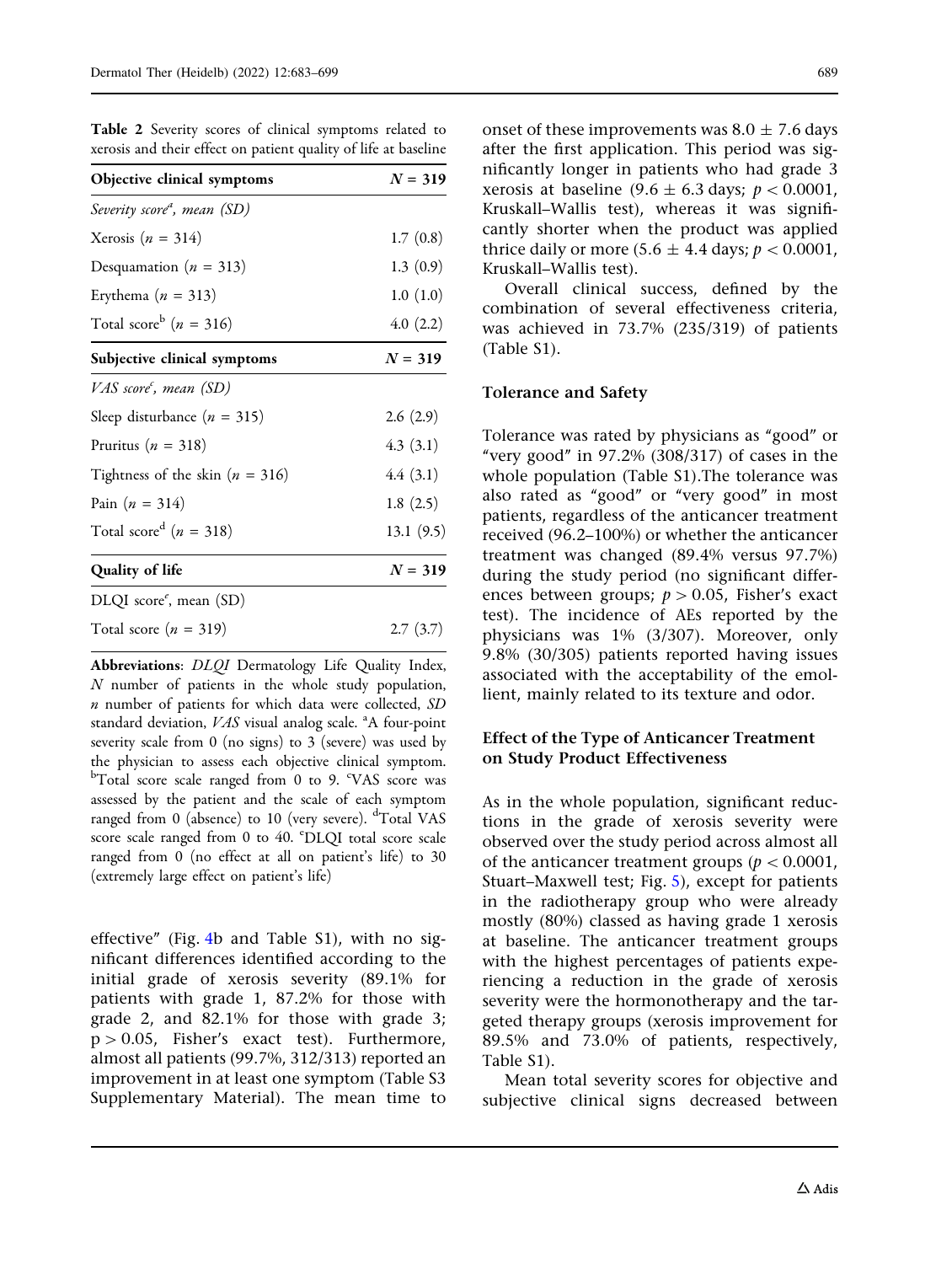<span id="page-7-0"></span>

Fig. 2 Effectiveness of the emollient PLUS on xerosis severity in the whole population. Data presented are the percentage of patients with each grade xerosis severity at

baseline and at follow-up. \*\*\*\*Indicates  $p < 0.0001$ between baseline and follow-up (Stuart–Maxwell test)



Fig. 3 Absolute and relative changes in mean total scores for objective and subjective clinical signs, and Dermatology Life Quality Index (DLQI) between baseline and followup in the whole population. \*\*\*\*Indicates  $p < 0.0001$ 

baseline and follow-up in all of the anticancer treatment groups, with relative changes ranging from  $-44.8\%$  to  $-92.4\%$  (-0.4 to  $-3.5$ ) and from  $-36.1\%$  to  $-75.9\%$  (-1.4 to -10.5), respectively (*t* test on relative changes:  $p < 0.05$  between baseline and follow-up  $(t$  test for clinical signs, and Wilcoxon test for DLQI score)

for radiotherapy and  $p < 0.0001$  for all other anticancer treatments; Fig. [6](#page-12-0)a and b, and Table S2). DLQI scores decreased by 43.6–87.7%  $(-1.1$  to  $-2.1)$  across the anticancer treatment groups (Wilcoxon test on relative changes: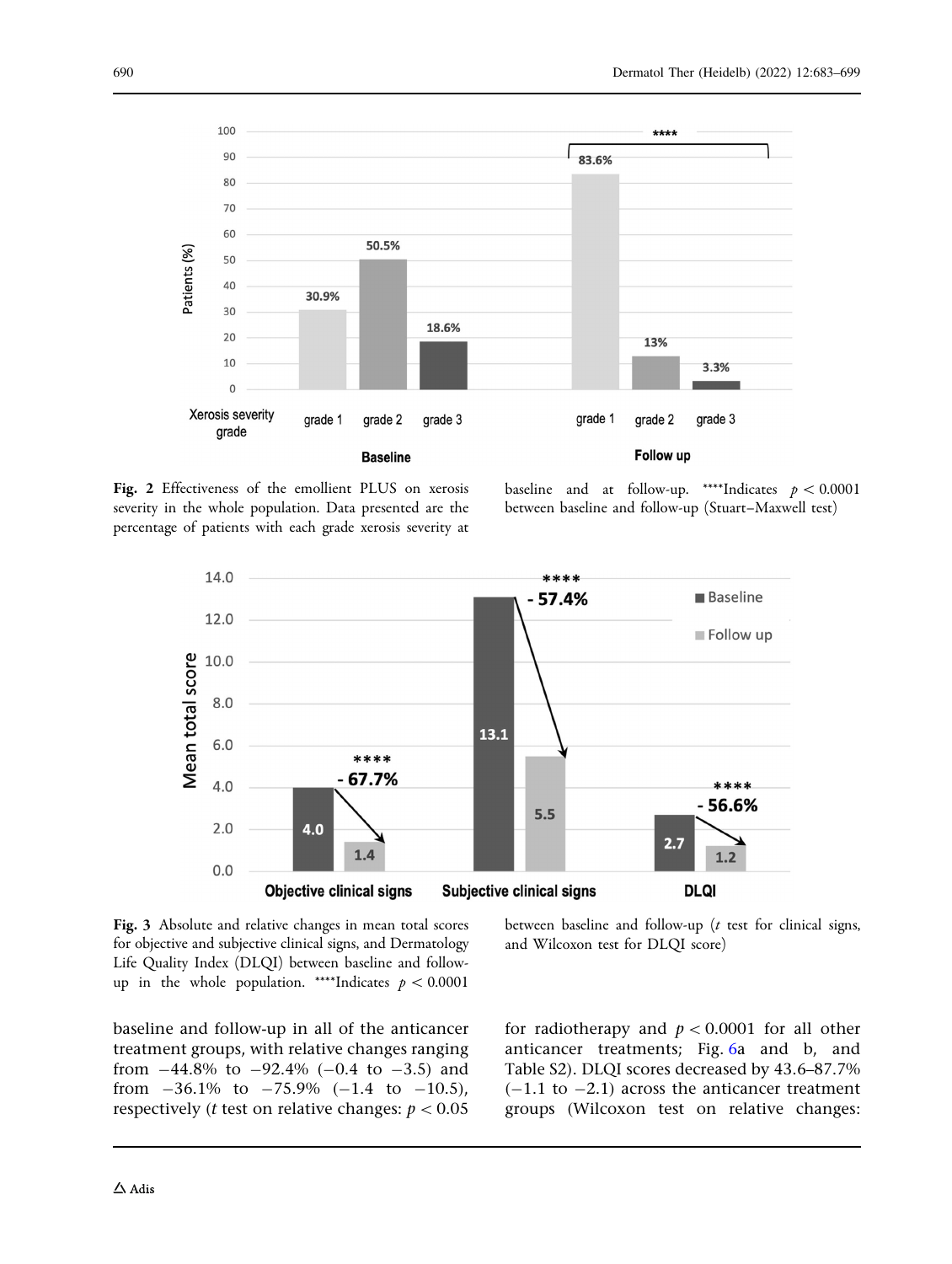<span id="page-8-0"></span>

Fig. 4 Overall effectiveness of the product as assessed by the physician (a) and the patient (b) at follow-up. Data are presented as the percentage of patients in each category

 $p < 0.05$  for radiotherapy and  $p < 0.0001$  for all other anticancer treatments; Fig. [6c](#page-12-0) and Table S2).

Regarding the overall effectiveness of the product as assessed by the physician, the accumulated proportion of patients in the "effective'' and ''very effective'' categories ranged from 85.5% to 94.8% according to anticancer treatment (Table S1). This frequency was significantly higher for patients in the hormonotherapy group compared with those in the other anticancer treatment groups (94.8%

versus 85.5–93.1%,  $p < 0.05$ , Fisher's exact test). Moreover, a high proportion of patients evaluated the product as "effective" or "very effective,'' regardless of their anticancer treatment (83.2–94.7% across groups,  $p > 0.05$ , Fisher's exact test; Table S1).

Finally, the percentage of patients for whom overall clinical success was achieved was high in all groups, but it was significantly higher in the hormonotherapy group than in the other groups (94.7% versus 60.0–79.2%,  $p < 0.05$ , Chi-square test; Table S1).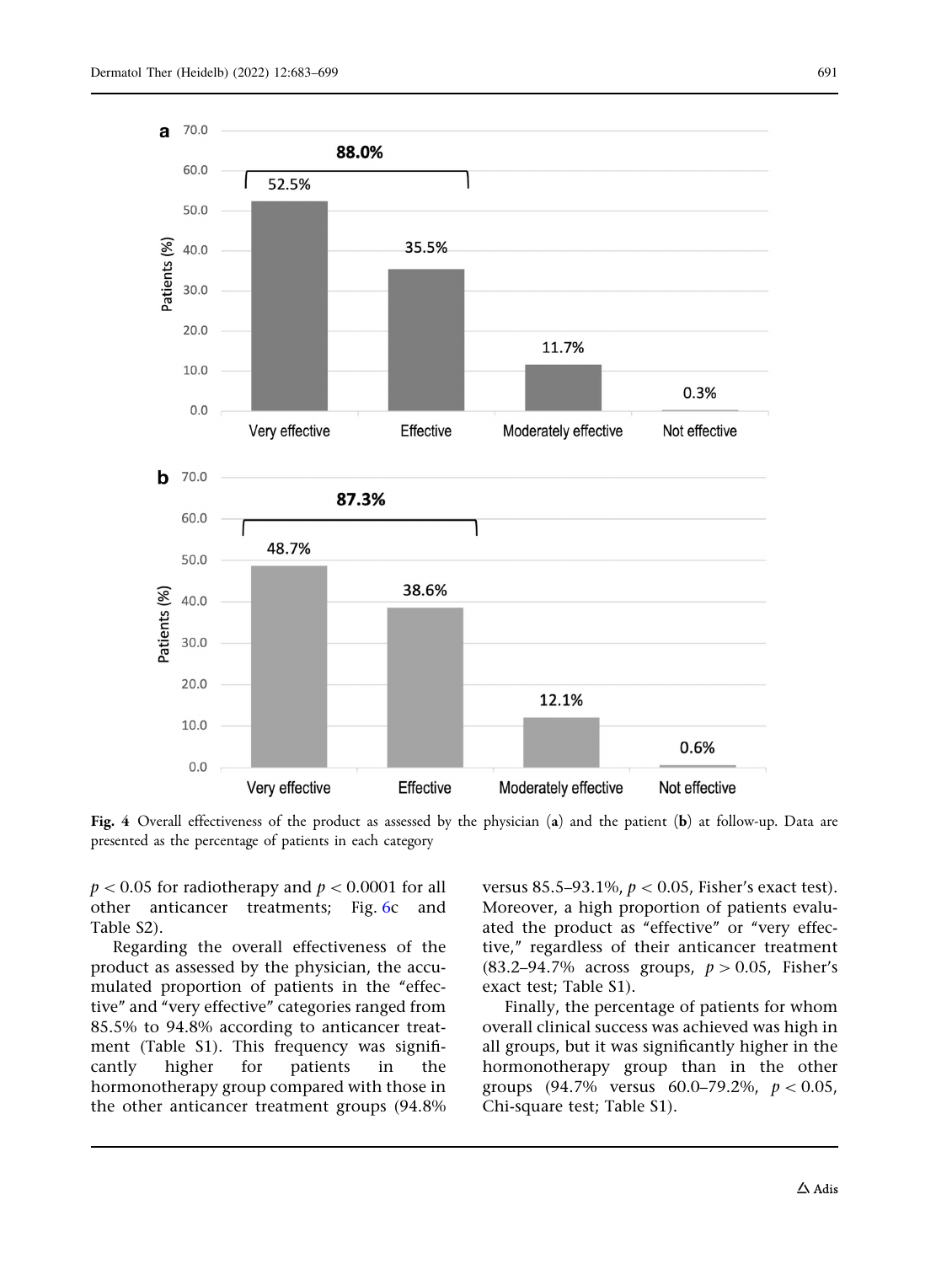<span id="page-9-0"></span>

Fig. 5 Effectiveness of the emollient PLUS on xerosis severity according to anticancer treatment. Stacked bars represent the accumulated percentage of patients with each grade of xerosis severity at baseline and follow-up

according to anticancer treatment. \*\*\*\*Indicates  $p < 0.0001$  between baseline and follow-up (Stuart–Maxwell test)

## **DISCUSSION**

This multicenter, observational study, conducted on a cohort of 319 patients treated for cancer with xerosis, demonstrated that daily use of the emollient PLUS in real-life conditions led to a significant decrease in xerosis severity, regardless of the anticancer therapy received. The study product was also effective at reducing the severity of other dermatologic clinical signs related to xerosis, including desquamation, erythema, pruritus, and tightness of the skin, as well as pain and sleep disturbance. In addition, use of the emollient substantially lessened the impact of the skin symptoms on patient QoL. The vast majority of physicians and patients reported that the effectiveness of the product was good, and overall clinical success was achieved in a high proportion of patients, particularly among those that received hormonotherapy. The product was well tolerated, with no clinically significant AEs reported.

The wide range of available anticancer therapies has greatly improved the management of many malignancies, but these treatments often induce uncomfortable and aesthetically disturbing cutaneous reactions, such as xerosis, that can have a rapid and significant impact on patient self-esteem, social relationships, and QoL [[3,](#page-14-0) [14\]](#page-14-0). The effectiveness of dermocosmetic products is generally less well documented than that of pharmaceutical treatments and their use is less strictly regulated. However, in recent years, an increasing number of studies have investigated the benefits of skin care products, such as emollients or creams, on the management of cutaneous AEs in various populations, including oncology patients [\[26–29](#page-15-0)]. A realworld study in an African population showed that an 8-week regimen with a glycerol-based emollient could lead to reductions in xerosis severity of more than 80% in adults and children, with the effects starting to be observed within the first 4 weeks of treatment [\[30\]](#page-15-0). The authors also reported improvements in QoL related to this skin condition. In another study, topical formulations containing glyceryl glucoside and natural moisturizing factors for optimal water distribution, were shown to significantly reduce transepidermal water loss, decrease visible dryness and tactile roughness, and improve skin hydration over 2 weeks of regular use in women over 50 years of age, as compared with a control vehicle [[31](#page-15-0)].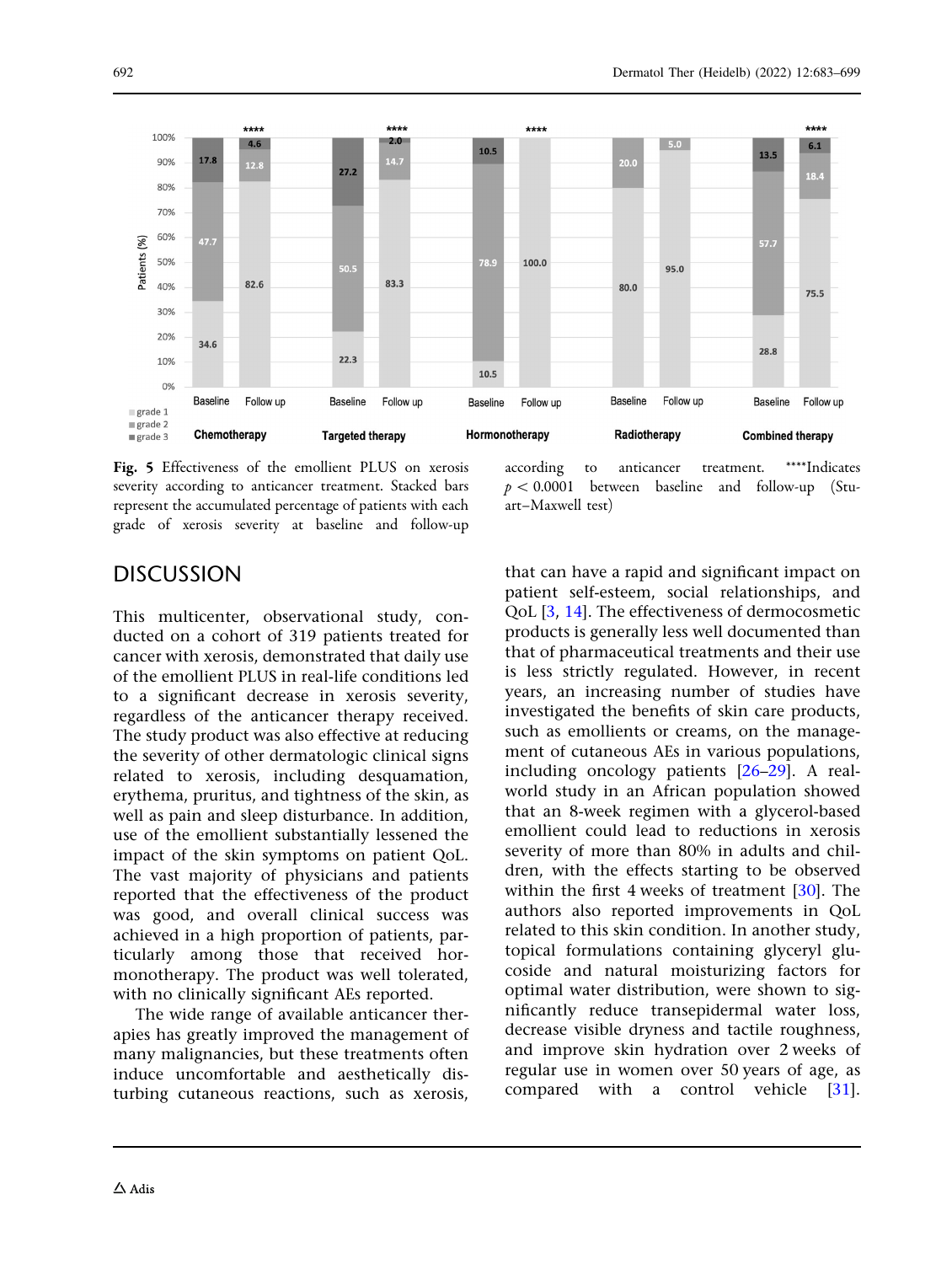Interestingly, in the regression part of this study, corneometry measurements revealed that the skin remained moisturized for several days after the product had been stopped. Some other dermocosmetic products have been more specifically designed for patients treated for cancer. For instance, two moisturizers have been found to be effective at markedly decreasing the frequency of dry skin (from 69% to 21% of subjects) and skin rash (from 8% to 1% of subjects), as well as the Skindex-16 score (from 25.05 to 16.19), a dermatology-specific QoL instrument, within 1 month of use in patients receiving various anticancer treatments alone or in combination [\[27\]](#page-15-0). Similarly, a heparinoid moisturizer has been shown to help mitigate acute dermatitis following wholebreast radiotherapy in women who had previously undergone breast-conserving surgery [[29\]](#page-15-0). The prophylactic application of this moisturizer on irradiated breast skin led to improvements in skin water content and sebum levels, and relieved skin dryness, desquamation, and pain within 2 weeks of use, compared with irradiated breast skin of women who did not apply any moisturizer.

Data from these studies have thus allowed specific guidelines to be generated for both preventive and supportive skin care for patients treated for cancer [\[2,](#page-14-0) [32–34](#page-15-0)]. Indeed, skin hydration with emollients or creams is now an essential part of the general skin care recommendations for patients receiving radiotherapy, targeted therapy, or systemic chemotherapy, as all these treatments can disrupt and compromise skin barrier function [\[2,](#page-14-0) [10,](#page-14-0) [34\]](#page-15-0). These skin care products can therefore be considered as a first-line management option in these patients, accompanied by early counseling to help patients choose the most appropriate product to prevent worsening of their skin side effects and to minimize the impact of these side effects on their current cancer treatment, as well as on their QoL [[2](#page-14-0)]. As with all forms of xerosis, patients developing xerotic lesions after initiating anticancer therapy are now also advised to initiate treatment for their skin AEs as early as possible, and regularly use clinically tested and hypoallergenic moisturizing products. In mild cases, management with basic emollients is

often sufficient [[10](#page-14-0), [35\]](#page-15-0) but in more severe cases, emollients may need to be used as adjunct therapies alongside systemic or topical pharmacologic treatments to reduce inflammation or treat infections. The recent development of products regarded as emollients PLUS, i.e., those containing active nonmedicated ingredients, allows additional options to be proposed for the management of xerosis. These products may contain saponins, flavonoids, and riboflavins from protein-free oat plantlet extracts, or microbial lysates that can enhance their repairing properties and influence the skin microbiome [\[17\]](#page-15-0).

The emollient evaluated in our study contains the ADE-G1 extract from the bacteria Aquaphilus dolomiae, which has been shown by in vitro studies to display several properties that are relevant for the treatment of xerosis, including immunomodulatory and antiinflammatory activities  $[18, 19]$  $[18, 19]$  $[18, 19]$  $[18, 19]$ . In human skin, these properties could help the skin barrier self-repair processes and lessen the cutaneous inflammatory response to triggering agents [[21\]](#page-15-0). The formulation of the ADE-G1 emollient PLUS also contains omega fatty acids, ceramide, and sterols that, in addition to reducing transepidermal water loss, can replenish the lipid composition of the skin and hence strengthen its barrier function [[15](#page-14-0)]. The ADE-G1-containing emollient PLUS has been already shown to be effective in alleviating dry skin and itching symptoms in several clinical studies involving various patient populations [\[20,](#page-15-0) [21\]](#page-15-0). In particular, substantial decreases in xerosis and pruritus severity  $(-56\% \text{ and } -60\% \text{ reductions in})$ severity scores, respectively) were found after regular use of the emollient PLUS in real-life conditions in adult and pediatric patients with a range of dermatologic and systemic diseases [\[21\]](#page-15-0). The product was also found to be beneficial for improving sleep quality and DLQI scores in these patients. It is noteworthy that the significant improvements in skin symptoms reported in this study were achieved after only a short 1-week period of product use. It is also important to highlight that in our study and in the previous studies mentioned, involving hundreds of subjects, the emollients tested were well tolerated. Overall, clinical studies with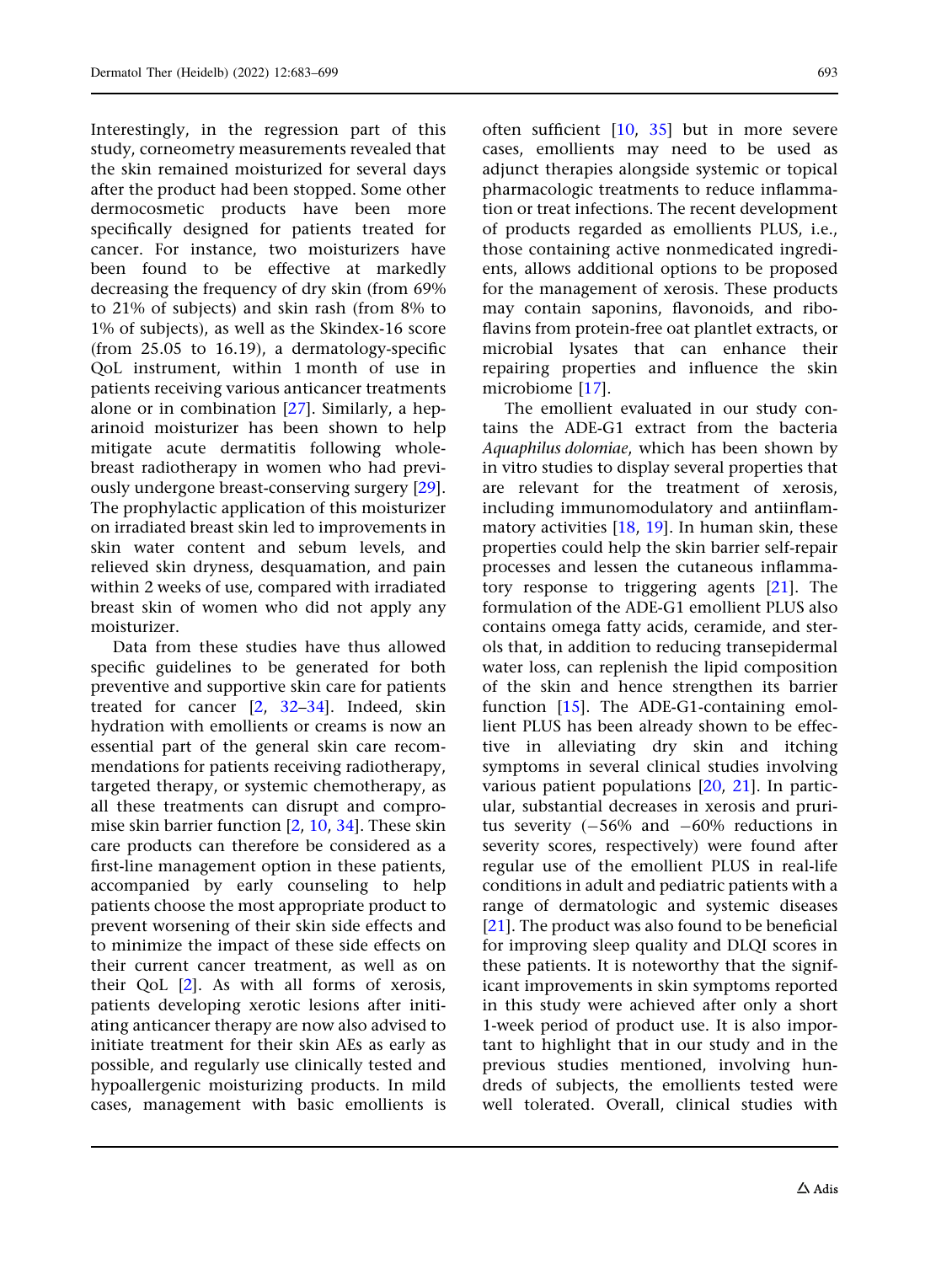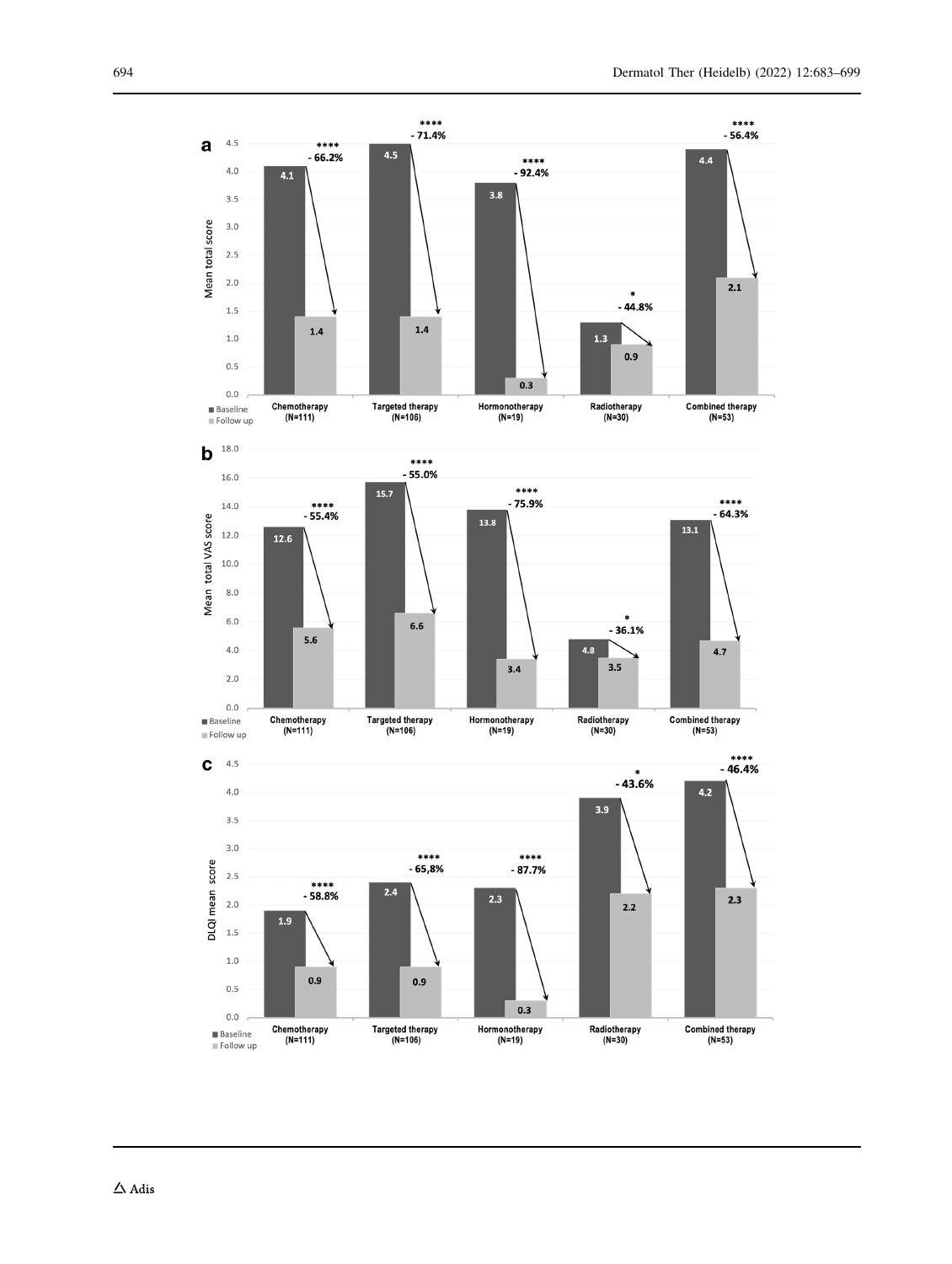<span id="page-12-0"></span>b Fig. 6 Absolute and relative changes in mean total scores of objective (a) and subjective (b) clinical signs, and Dermatology Life Quality Index (DLQI) (c) between baseline and follow-up according to anticancer treatment. \*\*\*\*Indicates  $p \lt 0.0001$  and \* indicates  $p \lt 0.05$  between baseline and follow-up  $(t$  test for clinical signs, and Wilcoxon test for DLQI score)

emollients and emollients PLUS support the use of these products as part of the regular skin care regime for xerosis patients in multiple populations, including the specific population of patients treated for cancer.

This study provides the first assessment of the effectiveness and tolerance of an emollient PLUS in patients treated for cancer in real-life conditions. Although the observational design of the study has some inherent limitations and did not allow a comparison of the effectiveness of the ADE-G1-containing product with that of a control vehicle, the results of our pre–post analysis gave clear and valuable insights into the benefits of the product for the management of xerosis in general clinical practice. However, the noninterventional nature of the study and its reliance on patient self-assessments may have introduced reporting bias, in particular for assessments of study product use, which was not systematically recorded using a daily diary. Although our analyses indicated that the emollient PLUS was particularly effective for patients in the hormonotherapy group, the level of significance of this finding should perhaps be interpreted with caution as the number of patients in this group was relatively small. Despite these limitations, the main effectiveness outcomes of our study were reliably assessed by the physicians using objective, validated, and noninvasive clinical assessment tools. The multicenter nature of the study also allowed the effectiveness of the product to be investigated in a large number of patients. Moreover, even though the product was not specifically tailored for cancer patients, our before-and-after approach showed it was effective for rapidly relieving xerosis and associated symptoms in these vulnerable and sensitive patients.

Contrary to other real-world studies [\[21,](#page-15-0) [30](#page-15-0), [36](#page-16-0)], most patients included in our study were prescribed the emollient PLUS without any concurrent medication for xerosis (75.3% of patients), allowing us to make clear assessments supporting the effectiveness of the product as a standalone treatment for mild xerosis. It is also noteworthy that the improvements in dermatological symptoms and QoL were observed in all anticancer treatment groups, demonstrating the generalizability of our findings, regardless of the type of anticancer treatment received.

Future studies could be designed to further determine if the improvements in symptoms resulting from the regular use of the emollient PLUS are sustained over longer periods; this would be especially relevant for oncology patients as their cancer treatments are usually administered over several months. Furthermore, the preventive effect of the study product could also be specifically evaluated in future studies. Indeed, it would be interesting to test our product as a prophylactic treatment as previous studies, such as those evaluating preemptive measures to mitigate the skin toxicities associated with epidermal growth factor receptor inhibitor treatments for metastatic colorectal cancer, have already indicated that this approach could be more effective for cutaneous AEs than reactive treatments [[26,](#page-15-0) [33\]](#page-15-0).

## **CONCLUSION**

This real-world multicenter study demonstrated that the ADE-G1-containing emollient can be useful for alleviating xerosis and associated symptoms in patients treated for cancer. The product was well tolerated and appreciated by most patients, and also helped to maintain a good patient QoL. Although further studies are required to assess the longer-term benefits of the product and investigate its use as a prophylactic measure in these patients, our findings show that this enhanced skin care cosmetic can be used as part of the first-line supportive care strategy for patients with xerosis due to anticancer treatments.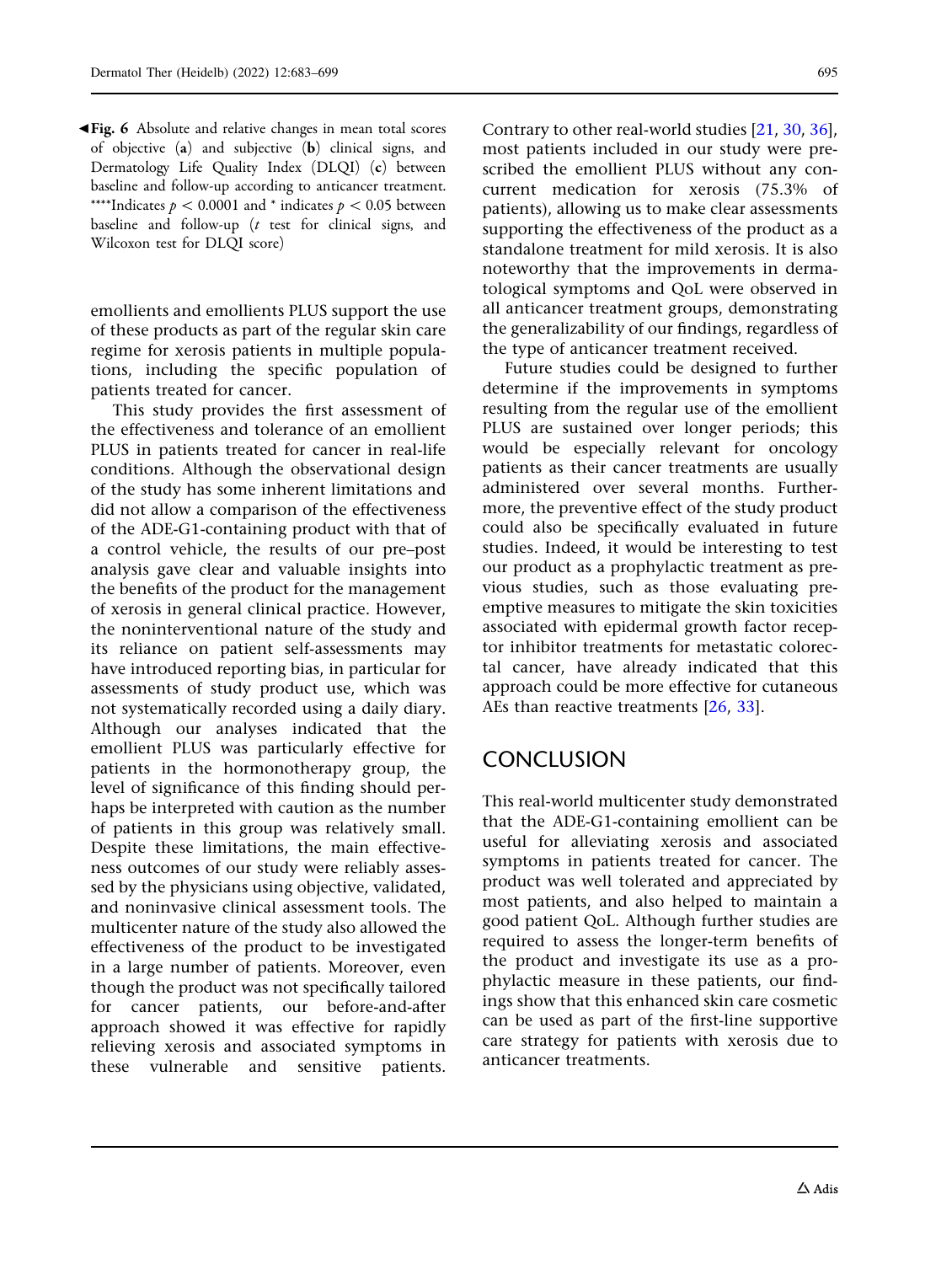## ACKNOWLEDGEMENTS

Funding. The study, statistical analyses and publication costs including the journal's Rapid Service Fees, were funded by Pierre Fabre Dermo-Cosmétique. Medical writing services were funded by Pierre Fabre Dermo-Cosmétique and provided by Drs Cécile Desjobert, Emma Pilling and Marielle Romet (Santé Active Edition).

Medical Writing Assistance. We thank Drs Cécile Desjobert, Emma Pilling and Marielle Romet (Santé Active Edition) for medical writing assistance.

Authorship. All named authors meet the International Committee of Medical Journal Editors (ICMJE) criteria for authorship for this article, take responsibility for the integrity of the work as a whole, and have given their approval for this version to be published.

Author Contributions. Pr Vendrely and Dr Mayor-Ibarguren contributed to the data, and reviewed the manuscript, Dr Ortiz-Brugués participated in the concept and design of the study and reviewed the manuscript, and A. Stennevin was the study manager and reviewed the manuscript.

Disclosures. Véronique Vendrely and Ander Mayor Ibarguren have received honoraria as speakers and investigators for Pierre Fabre Dermo-Cosmétique. Aline Stennevin and Ariadna Ortiz-Brugués are employees of Pierre Fabre Dermo-Cosmétique, France.

Compliance with Ethics Guidelines. As this was an observational, real-life, phase IV study, it was conducted in a naturalistic setting where the choice of therapy was consistent with approved prescribing information and in line with the usual everyday practice of the physician. The product was prescribed by the practitioners themselves, as per their routine practice. The protocol of this non-interventional study evaluating cosmetic products did not require approval by a local ethics committee or an institutional review board according to Regulation (EU) No 536/2014 of the European Parliament and of the Council of 16 April 2014 ([https://ec.europa.eu/health/sites/default/files/](https://ec.europa.eu/health/sites/default/files/files/eudralex/vol-1/reg_2014_536/reg_2014_536_en.pdf) [files/eudralex/vol-1/reg\\_2014\\_536/reg\\_2014\\_](https://ec.europa.eu/health/sites/default/files/files/eudralex/vol-1/reg_2014_536/reg_2014_536_en.pdf) 536 en.pdf). This clinical study also adhered to Regulation (EC) No 1223/2009 of the European Parliament and of the Council of 30 November 2009 on cosmetic products ([https://eur-lex.](https://eur-lex.europa.eu/legal-content/EN/TXT/?uri=CELEX:02009R1223-20190813) [europa.eu/legal-content/EN/TXT/?uri=CELEX:](https://eur-lex.europa.eu/legal-content/EN/TXT/?uri=CELEX:02009R1223-20190813) [02009R1223-20190813\)](https://eur-lex.europa.eu/legal-content/EN/TXT/?uri=CELEX:02009R1223-20190813) and complied with the ethical principles of the Declaration of Helsinki (1964, [https://www.wma.net/policies-post/](https://www.wma.net/policies-post/wma-declaration-of-helsinki-ethical-principles-for-medical-research-involving-human-subjects/) [wma-declaration-of-helsinki-ethical-principles](https://www.wma.net/policies-post/wma-declaration-of-helsinki-ethical-principles-for-medical-research-involving-human-subjects/)[for-medical-research-involving-human](https://www.wma.net/policies-post/wma-declaration-of-helsinki-ethical-principles-for-medical-research-involving-human-subjects/)[subjects/\)](https://www.wma.net/policies-post/wma-declaration-of-helsinki-ethical-principles-for-medical-research-involving-human-subjects/) and good clinical practice guidelines (CPMP/ICH/135/95, [https://www.ema.europa.](https://www.ema.europa.eu/en/documents/scientific-guideline/ich-e-6-r2-guideline-good-clinical-practice-step-5_en.pdf) [eu/en/documents/scientific-guideline/ich-e-6](https://www.ema.europa.eu/en/documents/scientific-guideline/ich-e-6-r2-guideline-good-clinical-practice-step-5_en.pdf) [r2-guideline-good-clinical-practice-step-5\\_en.](https://www.ema.europa.eu/en/documents/scientific-guideline/ich-e-6-r2-guideline-good-clinical-practice-step-5_en.pdf) [pdf\)](https://www.ema.europa.eu/en/documents/scientific-guideline/ich-e-6-r2-guideline-good-clinical-practice-step-5_en.pdf). Each patient received an information leaflet translated into their native language and including a description of their rights with regard to the processing of their personal data, in accordance with the Regulation (EU) 2016/679 of the European Parliament and of the Council of 27 April 2016 on the protection of natural persons. All patients provided signed consent before being enrolled in the study. We thank all the patients for their participation to the study.

Data Availability. The datasets generated during and/or analyzed during the current study are available from the corresponding author on reasonable request.

Open Access. This article is licensed under a Creative Commons Attribution-Non-Commercial 4.0 International License, which permits any non-commercial use, sharing, adaptation, distribution and reproduction in any medium or format, as long as you give appropriate credit to the original author(s) and the source, provide a link to the Creative Commons licence, and indicate if changes were made. The images or other third party material in this article are included in the article's Creative Commons licence, unless indicated otherwise in a credit line to the material. If material is not included in the article's Creative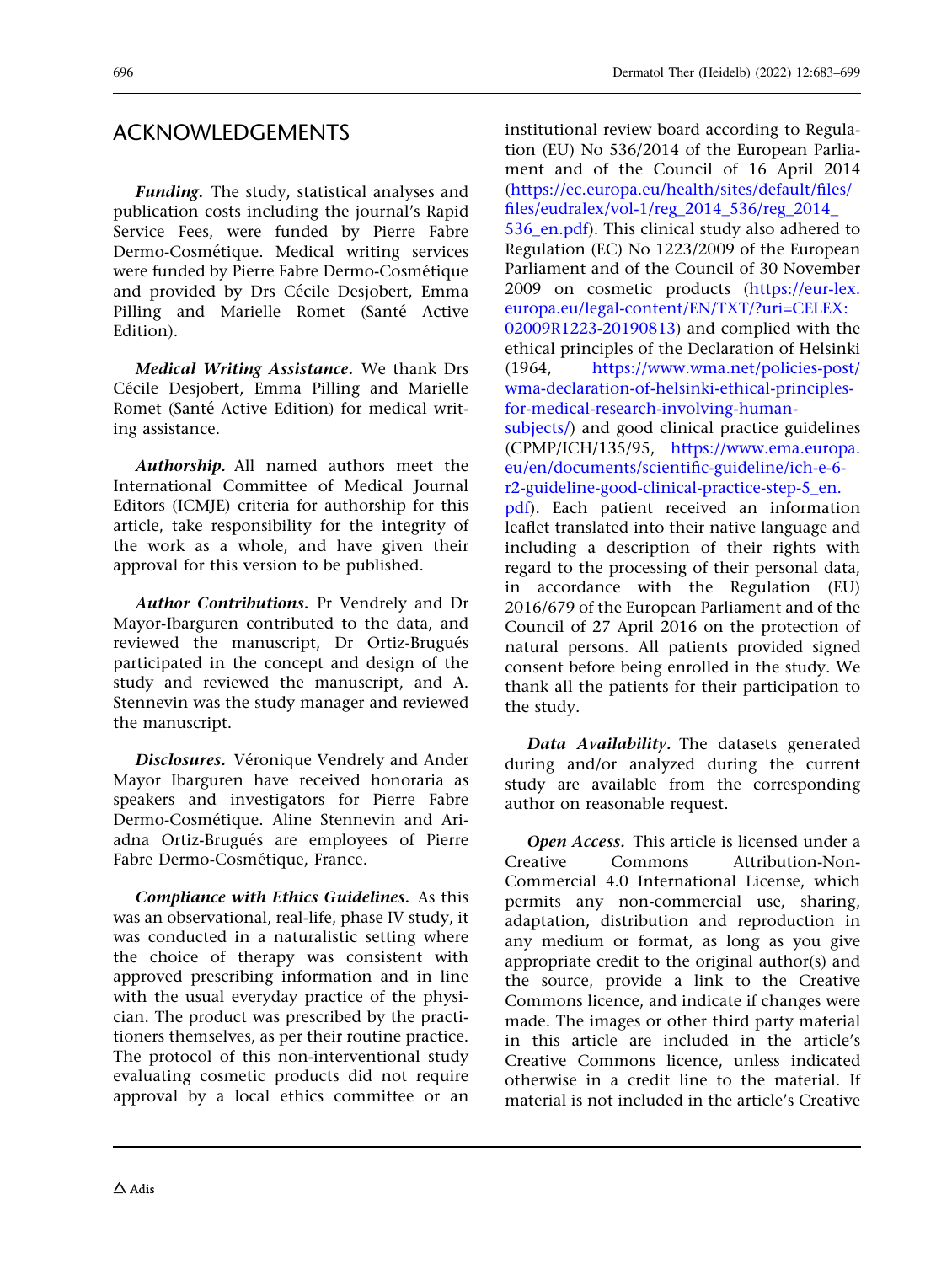<span id="page-14-0"></span>Commons licence and your intended use is not permitted by statutory regulation or exceeds the permitted use, you will need to obtain permission directly from the copyright holder. To view a copy of this licence, visit [http://](http://creativecommons.org/licenses/by-nc/4.0/) [creativecommons.org/licenses/by-nc/4.0/.](http://creativecommons.org/licenses/by-nc/4.0/)

## **REFERENCES**

- 1. Lacouture M, Sibaud V. Toxic side effects of targeted therapies and immunotherapies affecting the skin, oral mucosa, hair, and nails. Am J Clin Dermatol. 2018;19(Suppl 1):31–9. [https://doi.org/10.1007/](https://doi.org/10.1007/s40257-018-0384-3) [s40257-018-0384-3.](https://doi.org/10.1007/s40257-018-0384-3)
- 2. Bensadoun RJ, Humbert P, Krutman J, Luger T, Triller R, Rougier A, et al. Daily baseline skin care in the prevention, treatment, and supportive care of skin toxicity in oncology patients: recommendations from a multinational expert panel. Cancer Manag Res. 2013;5:401–8. [https://doi.org/10.2147/](https://doi.org/10.2147/CMAR.S52256) [CMAR.S52256](https://doi.org/10.2147/CMAR.S52256).
- 3. Grávalos C, Sanmartín O, Gúrpide A, España A, Majem M, Suh Oh HJ, et al. Clinical management of cutaneous adverse events in patients on targeted anticancer therapies and immunotherapies: a national consensus statement by the Spanish Academy of Dermatology and Venereology and the Spanish Society of Medical Oncology. Clin Transl Oncol. 2019;21(5):556–71. [https://doi.org/10.1007/](https://doi.org/10.1007/s12094-018-1953-x) [s12094-018-1953-x.](https://doi.org/10.1007/s12094-018-1953-x)
- 4. Geisler AN, Phillips GS, Barrios DM, Wu J, Leung DYM, Moy AP, et al. Immune checkpoint inhibitorrelated dermatologic adverse events. J Am Acad Dermatol. 2020;83(5):1255–68. [https://doi.org/10.](https://doi.org/10.1016/j.jaad.2020.03.132) [1016/j.jaad.2020.03.132](https://doi.org/10.1016/j.jaad.2020.03.132).
- 5. Haynes D, Ortega-Loayza AG. Adverse cutaneous reactions to chemotherapeutic drugs. Clin Dermatol. 2020;38(6):712–28. [https://doi.org/10.1016/j.](https://doi.org/10.1016/j.clindermatol.2020.06.007) [clindermatol.2020.06.007.](https://doi.org/10.1016/j.clindermatol.2020.06.007)
- 6. Valentine J, Belum VR, Duran J, Ciccolini K, Schindler K, Wu S, et al. Incidence and risk of xerosis with targeted anticancer therapies. J Am Acad Dermatol. 2015;72(4):656–67. [https://doi.org/](https://doi.org/10.1016/j.jaad.2014.12.010) [10.1016/j.jaad.2014.12.010](https://doi.org/10.1016/j.jaad.2014.12.010).
- 7. Habre M, Salloum A, Habre SB, Chebl JA, Dib R, Kourie HR. Skin adverse events in recently approved targeted therapies in solid malignancies. Future Oncol. 2019;15(3):331–43. [https://doi.org/10.2217/](https://doi.org/10.2217/fon-2018-0402) [fon-2018-0402.](https://doi.org/10.2217/fon-2018-0402)
- 8. Celik U, Aydemir EH, Engin B, Oba MC, Yilmaz M, Mese SG. Dermatological side effects of immunotherapy drugs and targeted cancer therapies: importance of dermatology and oncology collaboration. J Oncol Pharm Pract. 2020. [https://](https://doi.org/10.1177/1078155220970621) [doi.org/10.1177/1078155220970621.](https://doi.org/10.1177/1078155220970621)
- 9. Suh HJ, Florez A, Sacristan V, Rodriguez Martinez A, Fernandez F, Vilanova-Trillo L, et al. Cutaneous adverse events in patients receiving anticancer therapy in a tertiary hospital setting: the old and the new. Int J Dermatol. 2021;60(2):208–16. [https://doi.org/10.1111/ijd.15081.](https://doi.org/10.1111/ijd.15081)
- 10. Lacouture ME, Sibaud V, Anadkat MJ, Kaffenberger B, Leventhal J, Guindon K, et al. Dermatologic adverse events associated with selective fibroblast growth factor receptor inhibitors: overview, prevention, and management guidelines. Oncologist. 2021;26(2):e316–26. [https://doi.org/10.1002/onco.](https://doi.org/10.1002/onco.13552) [13552](https://doi.org/10.1002/onco.13552).
- 11. Clabbers JMK, Boers-Doets CB, Gelderblom H, Stijnen T, Lacouture ME, van der Hoeven KJM, et al. Xerosis and pruritus as major EGFRI-associated adverse events. Support Care Cancer. 2016;24(2): 513–21. [https://doi.org/10.1007/s00520-015-2781](https://doi.org/10.1007/s00520-015-2781-y) [y.](https://doi.org/10.1007/s00520-015-2781-y)
- 12. Lee J, Lim J, Park JS, Kim M, Kim TY, Kim TM, et al. The impact of skin problems on the quality of life in patients treated with anticancer agents: a crosssectional study. Cancer Res Treat. 2018;50(4): 1186–93. <https://doi.org/10.4143/crt.2017.435>.
- 13. Hirose C, Fujii H, Iihara H, Ishihara M, Nawa-Nishigaki M, Kato-Hayashi H, et al. Real-world data of the association between quality of life using the EuroQol 5 Dimension 5 Level utility value and adverse events for outpatient cancer chemotherapy. Support Care Cancer. 2020;28(12):5943–52. [https://](https://doi.org/10.1007/s00520-020-05443-8) [doi.org/10.1007/s00520-020-05443-8](https://doi.org/10.1007/s00520-020-05443-8).
- 14. Rosen AC, Case EC, Dusza SW, Balagula Y, Gordon J, West DP, et al. Impact of dermatologic adverse events on quality of life in 283 cancer patients: a questionnaire study in a dermatology referral clinic. Am J Clin Dermatol. 2013;14(4):327–33. [https://](https://doi.org/10.1007/s40257-013-0021-0) [doi.org/10.1007/s40257-013-0021-0](https://doi.org/10.1007/s40257-013-0021-0).
- 15. Augustin M, Kirsten N, Korber A, Wilsmann-Theis D, Itschert G, Staubach-Renz P, et al. Prevalence, predictors and comorbidity of dry skin in the general population. J Eur Acad Dermatol Venereol. 2019;33(1):147–50. [https://doi.org/10.1111/jdv.](https://doi.org/10.1111/jdv.15157) [15157](https://doi.org/10.1111/jdv.15157).
- 16. Silva D, Gomes A, Ms Lobo J, Almeida V, Almeida IF. Management of skin adverse reactions in oncology. J Oncol Pharm Pract. 2020;26(7):<br>1703-14. https://doi.org/10.1177/ 1703–14. [https://doi.org/10.1177/](https://doi.org/10.1177/1078155220936341) [1078155220936341.](https://doi.org/10.1177/1078155220936341)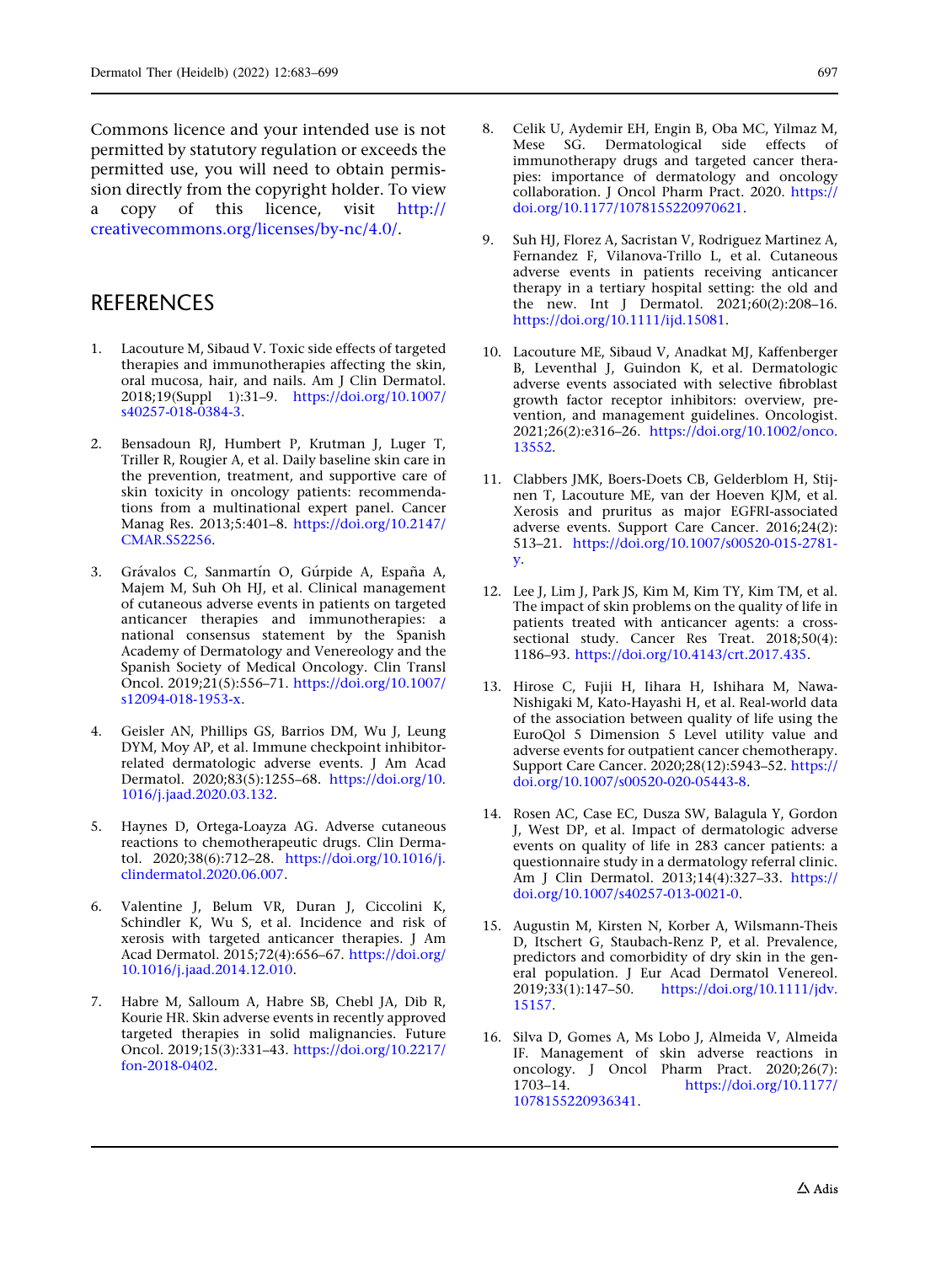- <span id="page-15-0"></span>17. Wollenberg A, Barbarot S, Bieber T, Christen-Zaech S, Deleuran M, Fink-Wagner A, et al. Consensusbased European guidelines for treatment of atopic eczema (atopic dermatitis) in adults and children: part I. J Eur Acad Dermatol Venereol. 2018;32(5): 657–82. [https://doi.org/10.1111/jdv.14891.](https://doi.org/10.1111/jdv.14891)
- 18. Bourrain M, Villette C, Nguyen T, Lebaron P. Aquaphilus dolomiae gen. nov., sp. nov., isolated from a deep aquifer. Life Environ. 2012;62(4): 191–5.
- 19. Aries MF, Hernandez-Pigeon H, Vaissiere C, Delga H, Caruana A, Leveque M, et al. Anti-inflammatory and immunomodulatory effects of Aquaphilus dolomiae extract on in vitro models. Clin Cosmet Investig Dermatol. 2016;9:421–34. [https://doi.org/](https://doi.org/10.2147/CCID.S113180) [10.2147/CCID.S113180.](https://doi.org/10.2147/CCID.S113180)
- 20. Bianchi P, Theunis J, Casas C, Villeneuve C, Patrizi A, Phulpin C, et al. Effects of a new emollient-based treatment on skin microflora balance and barrier function in children with mild atopic dermatitis. Pediatr Dermatol. 2016;33(2):165–71. [https://doi.](https://doi.org/10.1111/pde.12786) [org/10.1111/pde.12786](https://doi.org/10.1111/pde.12786).
- 21. Deleuran M, Georgescu V, Jean-Decoster C. An emollient containing aquaphilus dolomiae extract is effective in the management of xerosis and pruritus: an international. Real-World Study Dermatol Ther. 2020;10(5):1013–29. [https://doi.org/10.1007/](https://doi.org/10.1007/s13555-020-00415-6) [s13555-020-00415-6.](https://doi.org/10.1007/s13555-020-00415-6)
- 22. Reich A, Heisig M, Phan NQ, Taneda K, Takamori K, Takeuchi S, et al. Visual analogue scale: evaluation of the instrument for the assessment of pruritus. Acta Derm Venereol. 2012;92(5):497–501. [https://](https://doi.org/10.2340/00015555-1265) [doi.org/10.2340/00015555-1265](https://doi.org/10.2340/00015555-1265).
- 23. Severity scoring of atopic dermatitis: the SCORAD index. Consensus report of the European task force on atopic dermatitis. Dermatology. 1993;186(1): 23–31. <https://doi.org/10.1159/000247298>.
- 24. Finlay AY, Khan GK. Dermatology Life Quality Index (DLQI)–a simple practical measure for routine clinical use. Clin Exp Dermatol. 1994;19(3): 210–6. [https://doi.org/10.1111/j.1365-2230.1994.](https://doi.org/10.1111/j.1365-2230.1994.tb01167.x) [tb01167.x.](https://doi.org/10.1111/j.1365-2230.1994.tb01167.x)
- 25. Hongbo Y, Thomas CL, Harrison MA, Salek MS, Finlay AY. Translating the science of quality of life into practice: what do dermatology life quality index scores mean? J Invest Dermatol. 2005;125(4): 659–64. [https://doi.org/10.1111/j.0022-202X.2005.](https://doi.org/10.1111/j.0022-202X.2005.23621.x) [23621.x.](https://doi.org/10.1111/j.0022-202X.2005.23621.x)
- 26. Lacouture ME, Mitchell EP, Piperdi B, Pillai MV, Shearer H, Iannotti N, et al. Skin toxicity evaluation protocol with panitumumab (STEPP), a phase II, open-label, randomized trial evaluating the impact of a pre-emptive skin treatment regimen on skin

toxicities and quality of life in patients with metastatic colorectal cancer. J Clin Oncol. 2010;28(8): 1351–7. [https://doi.org/10.1200/jco.2008.21.7828.](https://doi.org/10.1200/jco.2008.21.7828)

- 27. Haley AC, Calahan C, Gandhi M, West DP, Rademaker A, Lacouture ME. Skin care management in cancer patients: an evaluation of quality of life and tolerability. Support Care Cancer. 2011;19(4): 545–54. [https://doi.org/10.1007/s00520-010-0851-](https://doi.org/10.1007/s00520-010-0851-8) [8](https://doi.org/10.1007/s00520-010-0851-8).
- 28. Ulff E, Maroti M, Serup J, Falkmer U. A potent steroid cream is superior to emollients in reducing acute radiation dermatitis in breast cancer patients treated with adjuvant radiotherapy. A randomised study of betamethasone versus two moisturizing creams. Radiother Oncol. 2013;108(2):287–92. [https://doi.org/10.1016/j.radonc.2013.05.033.](https://doi.org/10.1016/j.radonc.2013.05.033)
- 29. Sekiguchi K, Ogita M, Akahane K, Haga C, Ito R, Arai S, et al. Randomized, prospective assessment of moisturizer efficacy for the treatment of radiation dermatitis following radiotherapy after breast-conserving surgery. Jpn J Clin Oncol. 2015;45(12): 1146–53. [https://doi.org/10.1093/jjco/hyv155.](https://doi.org/10.1093/jjco/hyv155)
- 30. Boralevi F, Meledie N'Djong AP, Yao Yoboue P, Faye O, Dieng MT, Coniquet S, et al. Regression of cutaneous xerosis with emollient treatment in sub-Saharan African patients. Int J Dermatol. 2017;56(4):467–73. [https://doi.org/10.1111/ijd.](https://doi.org/10.1111/ijd.13454) [13454.](https://doi.org/10.1111/ijd.13454)
- 31. Weber TM, Kausch M, Rippke F, Schoelermann AM, Filbry AW. Treatment of xerosis with a topical formulation containing glyceryl glucoside, natural moisturizing factors, and ceramide. J Clin Aesthet Dermatol. 2012;5(8):29–39.
- 32. Reguiai Z, Bachet JB, Bachmeyer C, Peuvrel L, Beylot-Barry M, Bezier M, et al. Management of cutaneous adverse events induced by anti-EGFR (epidermal growth factor receptor): a French interdisciplinary therapeutic algorithm. Support Care Cancer. 2012;20(7):1395–404. [https://doi.org/10.](https://doi.org/10.1007/s00520-012-1451-6) [1007/s00520-012-1451-6.](https://doi.org/10.1007/s00520-012-1451-6)
- 33. Hofheinz RD, Deplanque G, Komatsu Y, Kobayashi Y, Ocvirk J, Racca P, et al. Recommendations for the prophylactic management of skin reactions induced by epidermal growth factor receptor inhibitors in patients with solid tumors. Oncologist.<br>2016;21(12):1483–91. https://doi.org/10.1634/ 2016;21(12):1483–91. [https://doi.org/10.1634/](https://doi.org/10.1634/theoncologist.2016-0051) [theoncologist.2016-0051.](https://doi.org/10.1634/theoncologist.2016-0051)
- 34. Salzmann M, Marme F, Hassel JC. Prophylaxis and management of skin toxicities. Breast Care (Basel). 2019;14(2):72–7. [https://doi.org/10.1159/](https://doi.org/10.1159/000497232) [000497232.](https://doi.org/10.1159/000497232)
- 35. Shim JH, Park JH, Lee JH, Lee DY, Lee JH, Yang JM. Moisturizers are effective in the treatment of xerosis